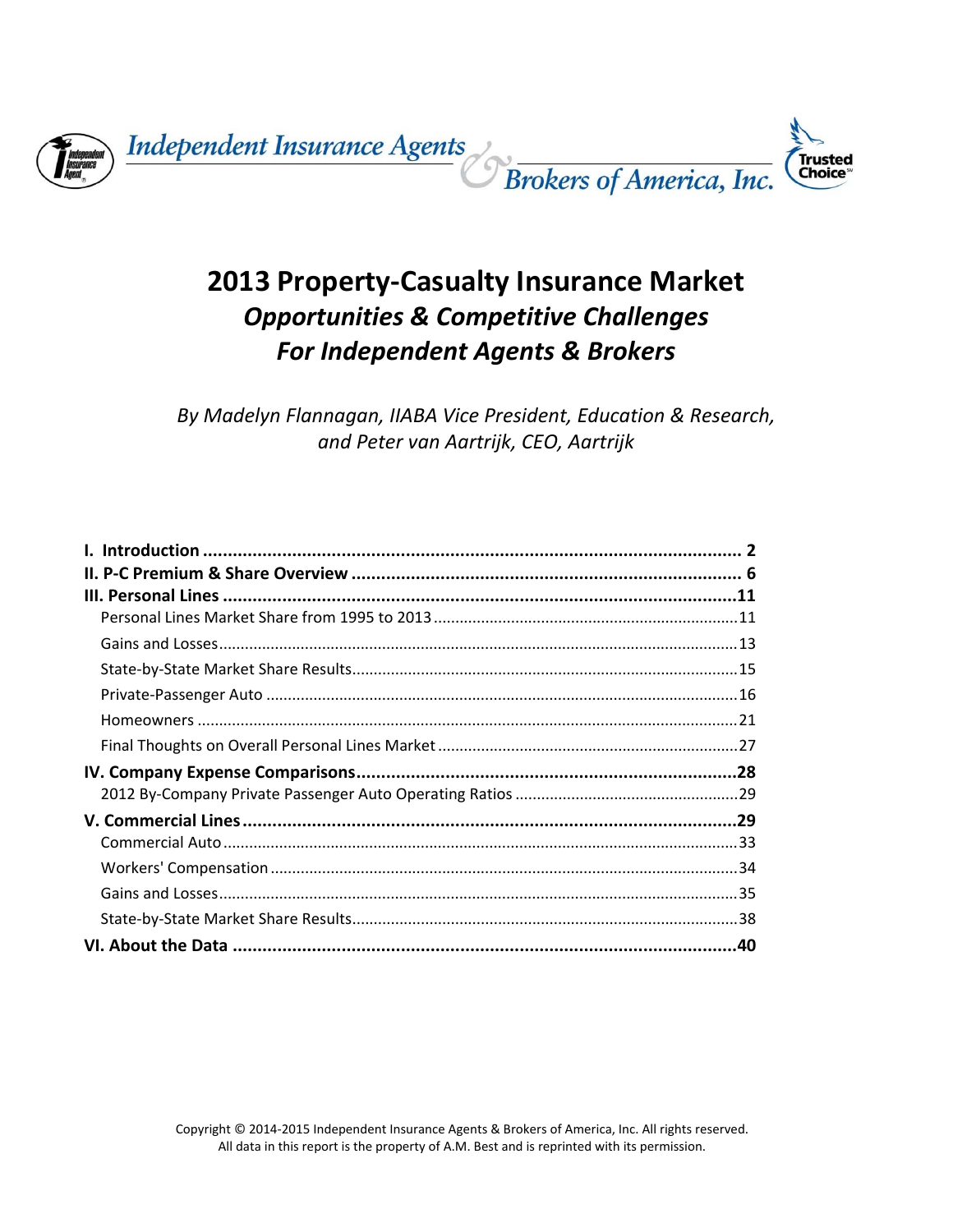# **I. Introduction & Commentary**

This document represents the 19th year IIABA has reviewed the property and casualty insurance market using premium data provided by A.M. Best Company. Once again, the data and analysis are encouraging in several ways, showing how well the independent agency system performs in the face of an evolving and challenging marketplace.

For the third year in a row, all property‐casualty insurance premium lines grew, bouncing back from their recession-driven low points in 2010. Combined, the market grew by \$25 billion in 2013 over its 2012 levels. After three years of strong growth, both personal and commercial lines have exceeded prerecession volumes, and combined now are generating \$532 billion in annual premiums.

At both the state and carrier level, independent agents and brokers (IAs) were well poised to capture their share of the market or more. In fact, IAs grew faster than the overall market and thus increased market share in about one‐half of the states and the District of Columbia. Furthermore, several IA carriers increased their market shares by substantial amounts. However, there was a significant divergence between the national and regional carriers in terms of growth.

The commercial lines market surged in 2013, expanding by \$14.2 billion in total premiums written, the primary metric used in this report. This sector has grown by nearly \$35 billion since the market rebound began in 2011. Considering that IAs write nearly \$8 of every \$10 in premiums in this sector, 2013 was another very good year for the independent agency model in this market.

Furthermore, IAs also performed very well on the personal lines side of the business in 2013:

- IAs grew personal lines at a faster rate than captive carriers, reporting 3.6% growth in premiums (versus 3.4%).
- IAs grew personal lines premiums by \$3.2 billion, which rivaled the growth reported by direct response writers, which reported \$3.4 billion.
- For the second year in a row, IAs competed exceedingly well in the homeowners market. In both 2012 and 2013, IAs generated more than 57% of all of the growth in the homeowners market, and IAs reported annual growth rates of nearly 8% both years.
- Regional IAs grew personal auto premiums in 2013 almost as much as the entire direct response model. Regional IAs increased personal auto premiums by \$2.8 billion in 2013, a mere \$100 million less than the \$2.9 billion in growth reported by the direct response channel.
- The direct channel continued to grow at a double digit rate of return as they continue to leverage their marketing and advertising expenditures to build their brand awareness.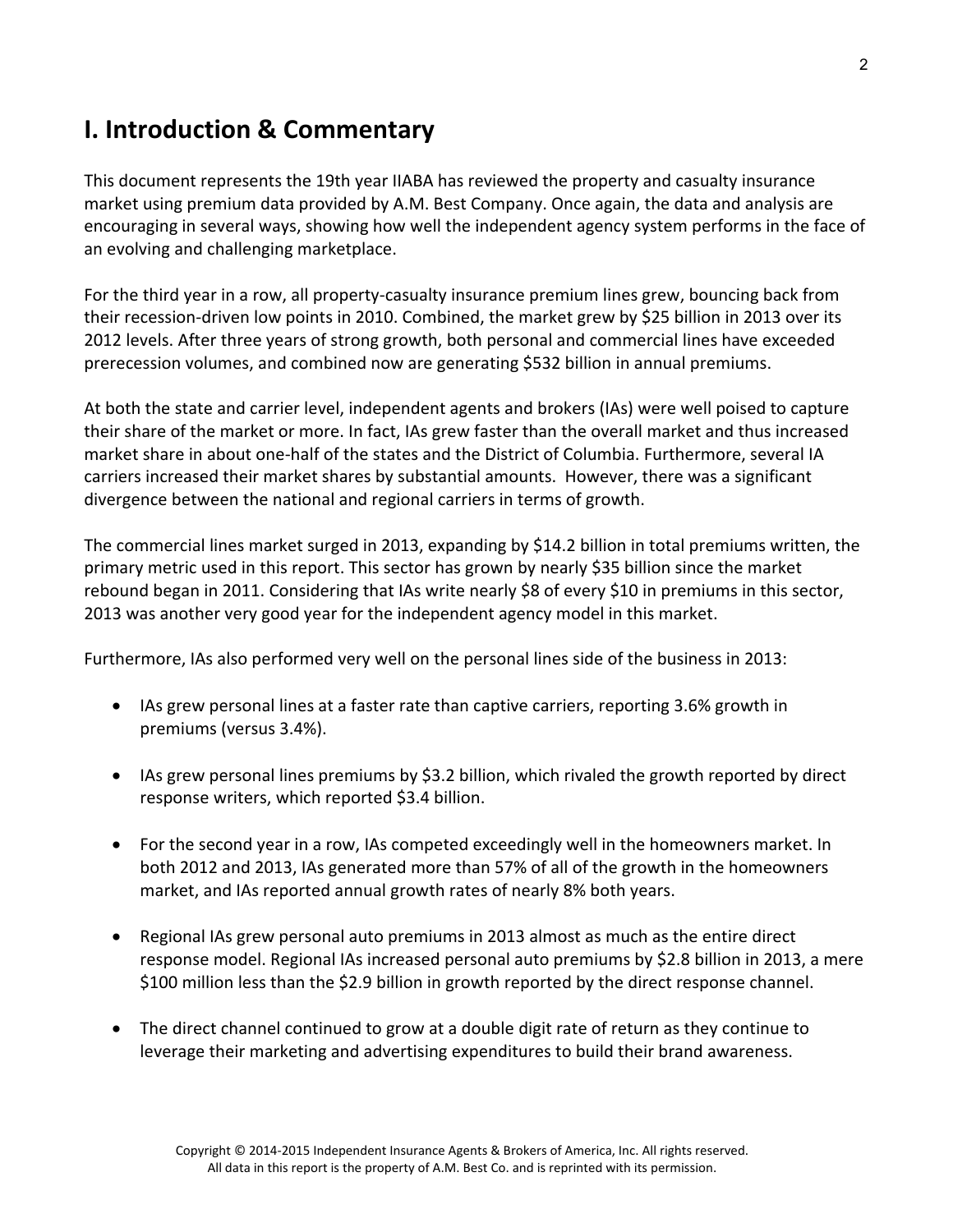## **Battling Direct Response Writers**

Many in the independent agent and broker community fear the disruptive threat posed by firms such as GEICO and Progressive's direct channel, which pay no agency commissions and redirect those savings into lower costs and pervasive advertising. It certainly is true they have done very well in the personal auto market. But a closer look at the data shows their overall threat is still limited. And some IAs clearly have found a way to combat their strategies.

While the direct response writers have increased personal auto share by 11 percentage points in the last 18 years, consider the following:

- Regional IA carriers grew nearly the same amount in 2013 over 2012, as did the direct response giants. (Regional IAs grew premiums \$2.8 billion in 2013 over 2012, versus \$2.9 billion growth for direct response.)
- The regional IA share actually grew in 2013.
- The regional IA share has increased by 7 percentage points over the last 18 years, climbing from 18.4% in 1995 to 25.4% in 2013.
- Twenty-four of the top 30 regional IA firms grew premiums in 2013, as did eight of the top 19 national IA firms.

Furthermore, while agents are wary, direct response carriers have yet to translate their success into other markets.

- Direct response writers wrote less than \$5 billion, or 6%, of the \$80 billion homeowners market.
- Direct response wrote less than 1% of commercial auto premiums, the only line in which they are remotely poised to challenge IAs within the lucrative commercial lines marketplace.

In addition, while the direct response system enjoys an inherent cost structure advantage, the data suggests that is not always true at the individual carrier level. Several IA writers have efficiency ratios that come close to direct response carrier metrics, and a few IA carriers even beat one direct response writer. The reality is that while direct response writers don't pay agency commissions, their employees and call centers aren't free – and their massive investments in television, radio and online advertising further offset their commission savings.

Most consumers who shop for auto insurance online need homeowners or renters coverage, and millions need umbrellas, at‐home business, watercraft, and other types of policies. Many also own businesses or influence business decisions.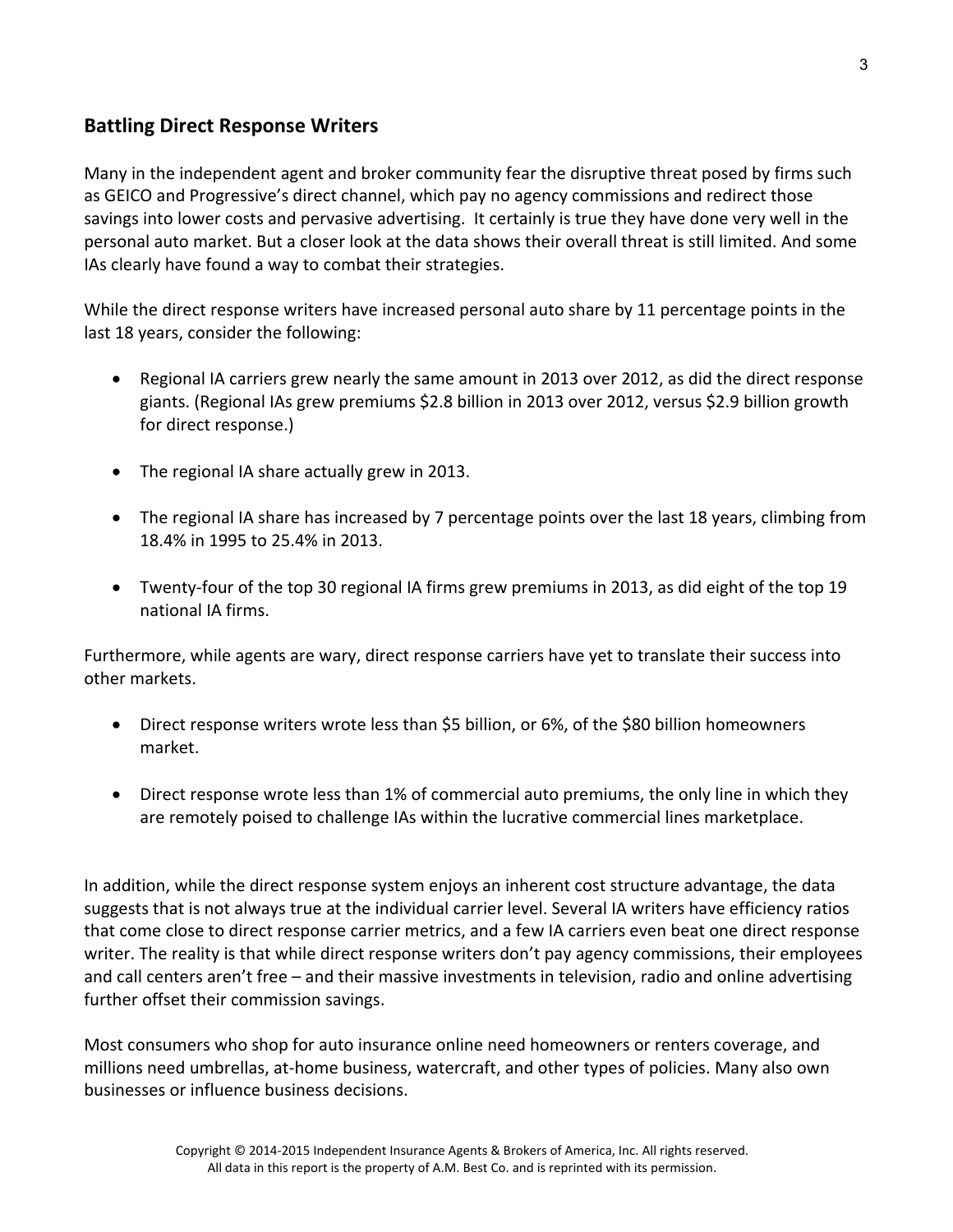While consumers and business owners have grown accustomed to shopping online, the data proves they want to establish a relationship with a trusted adviser to help them understand risk and protection in today's economy. Advantages that direct response carriers may enjoy during marketing and customer acquisition can become disadvantages during the rest of the customer life cycle.

To take advantage of this reality, many independent agency carriers and agencies are realizing that they can make online investments that attract online shoppers, as part of a broader agency strategy of developing deep and personal relationships that the direct writers cannot match. By combining online advertising and the ability to provide instant online quotes at the agency's website with personal and systematic communications primarily during the customer's first year and then consistently throughout the customer life cycle, these agents are successfully using technology to acquire lasting clients with cross‐sell potential.

Carriers and agents who provide the type of customer service, education and risk management that direct response writers cannot should view key interaction points — such as onboarding, address changes, policy tweaks, and semiannual renewals — as precious opportunities for relationship development and needs‐assessment rather than as routine customer service interactions. Claims filing and resolution provide agents the opportunity to establish a personal relationship, regardless of whether the customer came to the agency first via the telephone or website.

At the same time, customers have grown accustomed to using the Internet and mobile devices to self‐ serve routine interactions with their other providers, such as banks, phone companies and utilities. The challenge for IAs is that they must simultaneously match these customer conveniences — allowing customers to make payments, view or sign documents, and change addresses using whatever connected device they choose at a time of the day or the day of the week — while also leveraging them as opportunities for personal interaction.

## **Overall Health of the Independent Agency System**

The newly released data suggest many positive signs of strong overall health and considerable growth opportunities for independent agents and brokers:

- **IAs still control a majority of the entire property‐casualty market**, writing nearly 57% of all premiums.
- **IAs write nearly 35% of all personal lines premiums.**
- **IAs still dominate commercial insurance sales, writing nearly 80% of a market** that has grown by more than \$35 billion over the last three years.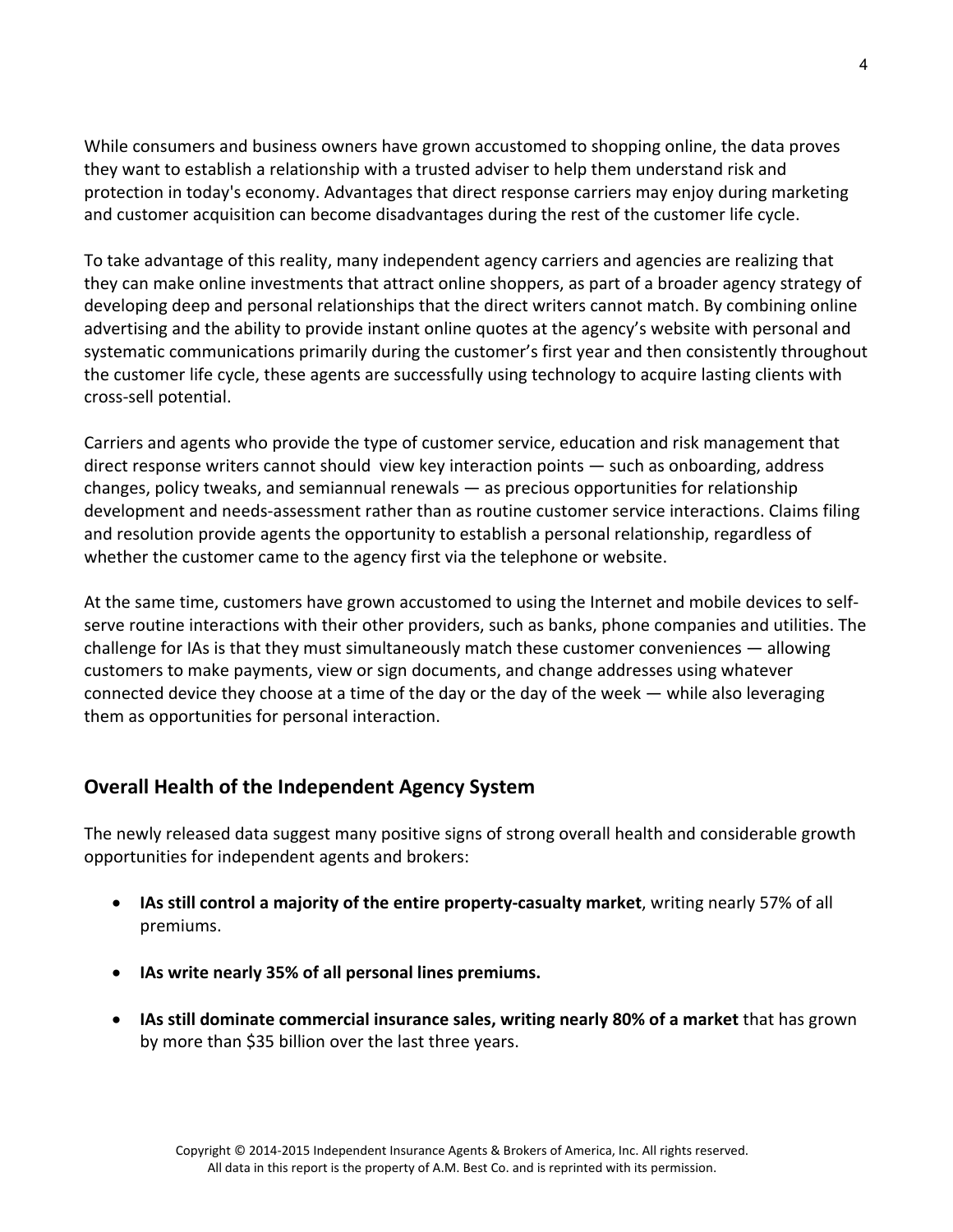- **IAs grew market share in 23 states and the District of Columbia**. In many states, they dominate both personal and commercial lines. That suggests IAs in other states have an opportunity to add share in more lines if they put a renewed focus on it.
- **IAs can be as efficient as other models.** In the lucrative personal auto market, both regional and independent insurance agency writers average better expense ratios than the captive agency model. Furthermore, nearly a dozen IA firms rival or beat direct response writers on this key expense efficiency metric.
- **Personal auto premiums written by IAs grew nine times more in both 2013 and 2012 than they did in 2011.** IAs increased premiums by \$1.8 billion in both 2012 and in 2013 — versus a mere \$200 million growth reported in 2011.
- **Many IIABA Best Practices agencies continued to grow** in the face of the weak economy and are doing well now that the property‐casualty market appears to have turned around. Agencies that are easy to do business with, use improved access to technology, focus on market segments, and leverage the confidence and customization communicated through the Trusted Choice ® brand, have the potential to enjoy robust growth in every state and every product line.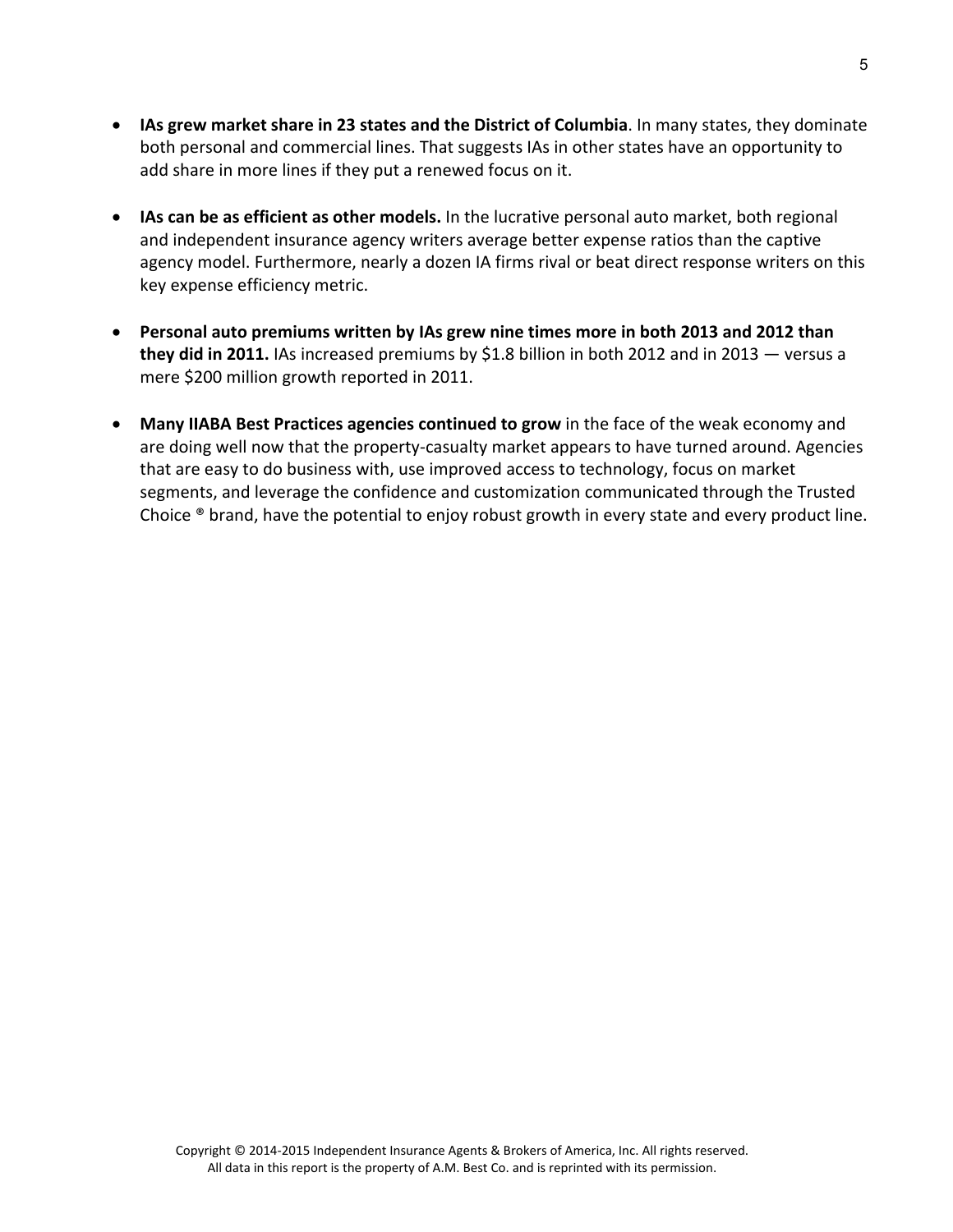#### **II. P‐C Premium & Share Overview**

The following charts provide a quick data overview of premium written as well as market share for the property-casualty insurance industry in 2013. This year's report primarily covers year-end numbers for 2013 and compares them with recent trailing years. The 2013 year is the last full period for which data — provided to IIABA by A.M. Best Co. — currently is available. *(See the "About the Data" explanation in Section VI for details about how this data is compiled.)*

All tables present data in the same order for the four distribution channels: 1) national independent agency (national), 2) regional independent agency (regional), 3) exclusive (captive) agency writers (exclusive), and 4) direct response (direct).

| 2013 P-C Insurance - Overall |                       |         |                  |
|------------------------------|-----------------------|---------|------------------|
|                              | <b>Direct Premium</b> | % Share | % Premium Growth |
|                              | <b>Written</b>        |         | 2012 to 2013     |
| National                     | \$138.1B              | 25.9    | $-0.3$           |
| Regional                     | \$164.6B              | 30.9    | 9.4              |
| Exclusive                    | \$187.4B              | 35.2    | 4.3              |
| Direct                       | \$42.2B               | 7.9     | 9.7              |
| TOTAL                        | \$532.4B              | 100     | 5.0              |

| <b>2013 Commercial Lines</b>   |                                                      |      |      |
|--------------------------------|------------------------------------------------------|------|------|
|                                | <b>Direct Premium</b><br>% Share<br>% Premium Growth |      |      |
| <b>Written</b><br>2012 to 2013 |                                                      |      |      |
| National                       | \$117.4B                                             | 44.1 | 1.6  |
| Regional                       | \$93.5B                                              | 35.1 | 10.1 |
| Exclusive                      | \$52.8B                                              | 19.8 | 6.9  |
| Direct                         | \$2.5B                                               | 1.0  | 12.6 |
| TOTAL                          | \$266.2B                                             | 100  | 5.6  |

| <b>2013 Personal Lines</b> |                |      |                                                         |
|----------------------------|----------------|------|---------------------------------------------------------|
|                            | <b>Written</b> |      | Direct Premium % Share % Premium Growth<br>2012 to 2013 |
| National                   | \$20.7B        | 7.8  | $-9.9$                                                  |
| Regional                   | \$71.2B        | 26.7 | 8.4                                                     |
| Exclusive                  | \$134.6B       | 50.6 | 3.4                                                     |
| Direct                     | \$39.7B        | 14.9 | 9.5                                                     |
| <b>TOTAL</b>               | \$266.1B       | 100  | 4.3                                                     |

| 2013 Private-Passenger Auto |                                         |         |                                  |
|-----------------------------|-----------------------------------------|---------|----------------------------------|
|                             | <b>Direct Premium</b><br><b>Written</b> | % Share | % Premium Growth<br>2012 to 2013 |
| National                    | \$9.8B                                  | 5.4     | $-9.8$                           |
| Regional                    | \$47.0B                                 | 25.9    | 6.2                              |
| Exclusive                   | \$90.1B                                 | 49.6    | 2.9                              |
| Direct                      | \$34.8B                                 | 19.1    | 9.1                              |
| <b>TOTAL</b>                | \$181.7B                                | 100     | 4.1                              |

Copyright © 2014‐2015 Independent Insurance Agents & Brokers of America, Inc. All rights reserved. All data in this report is the property of A.M. Best Co. and is reprinted with its permission.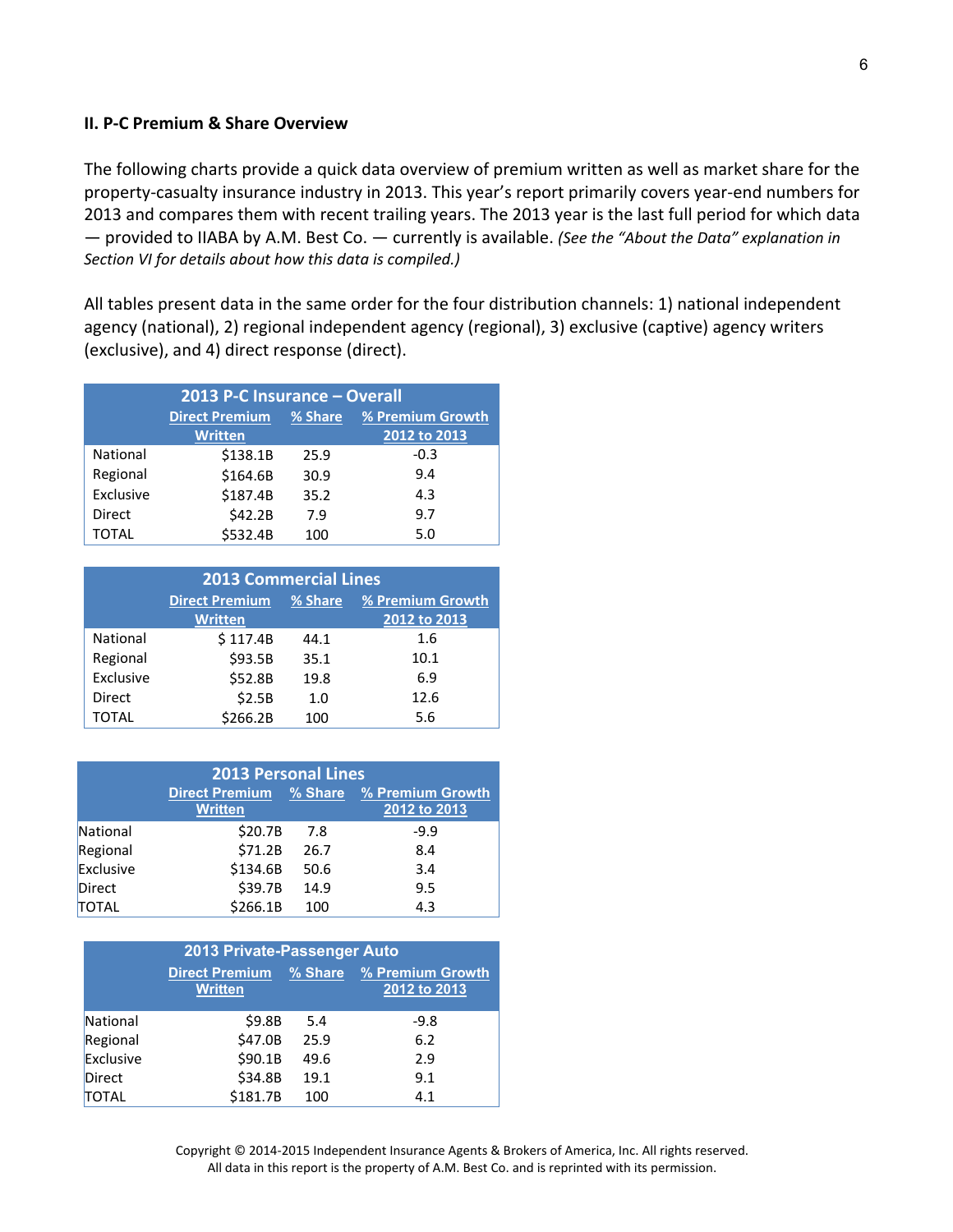After a strikingly strong year in 2012, the property‐casualty market grew at an even greater rate in 2013. Premiums grew by \$25.2 billion, a full 5% over 2012 levels. Independent agency companies and their agents captured 54% of that growth, increasing their p-c premiums by \$13.7 billion to more than \$300 billion a year.

| 2013 P-C Insurance - Overall |                       |         |                  |
|------------------------------|-----------------------|---------|------------------|
|                              | <b>Direct Premium</b> | % Share | % Premium Growth |
|                              | <b>Written</b>        |         | 2012 to 2013     |
| National                     | \$138.1B              | 25.9    | $-0.3$           |
| Regional                     | \$164.6B              | 30.9    | 9.4              |
| Exclusive                    | \$187.4B              | 35.2    | 4.3              |
| Direct                       | \$42.2B               | 7.9     | 9.7              |
| TOTAL                        | \$532.4B              | 100     | 5.0              |

This growth was driven entirely by regional independent agency companies. They grew premiums \$14.1 billion more than in 2012, surging to \$164.6 billion in premiums written, a 9.4% increase over 2012. By contrast, national IA carrier premiums decreased slightly by \$400 million, a modest drop of 0.3% to \$138.1 billion in 2013.

(Note that 2012 data shown in this report has been updated and may not match numbers published in last year's *report.)*

Direct response carriers wrote \$3.7 billion more in 2013 than in 2012, increasing total premiums to \$42.2 billion, a 9.7% increase in premiums.

From a market share perspective, regional writers increased share to just under 31%, while agency writers dipped from 27% to 26% share of the total market. Direct response grew a modest 0.3 percentage points, while exclusive writer share dropped slightly by 0.2 percentage points.



Copyright © 2014‐2015 Independent Insurance Agents & Brokers of America, Inc. All rights reserved. All data in this report is the property of A.M. Best Co. and is reprinted with its permission.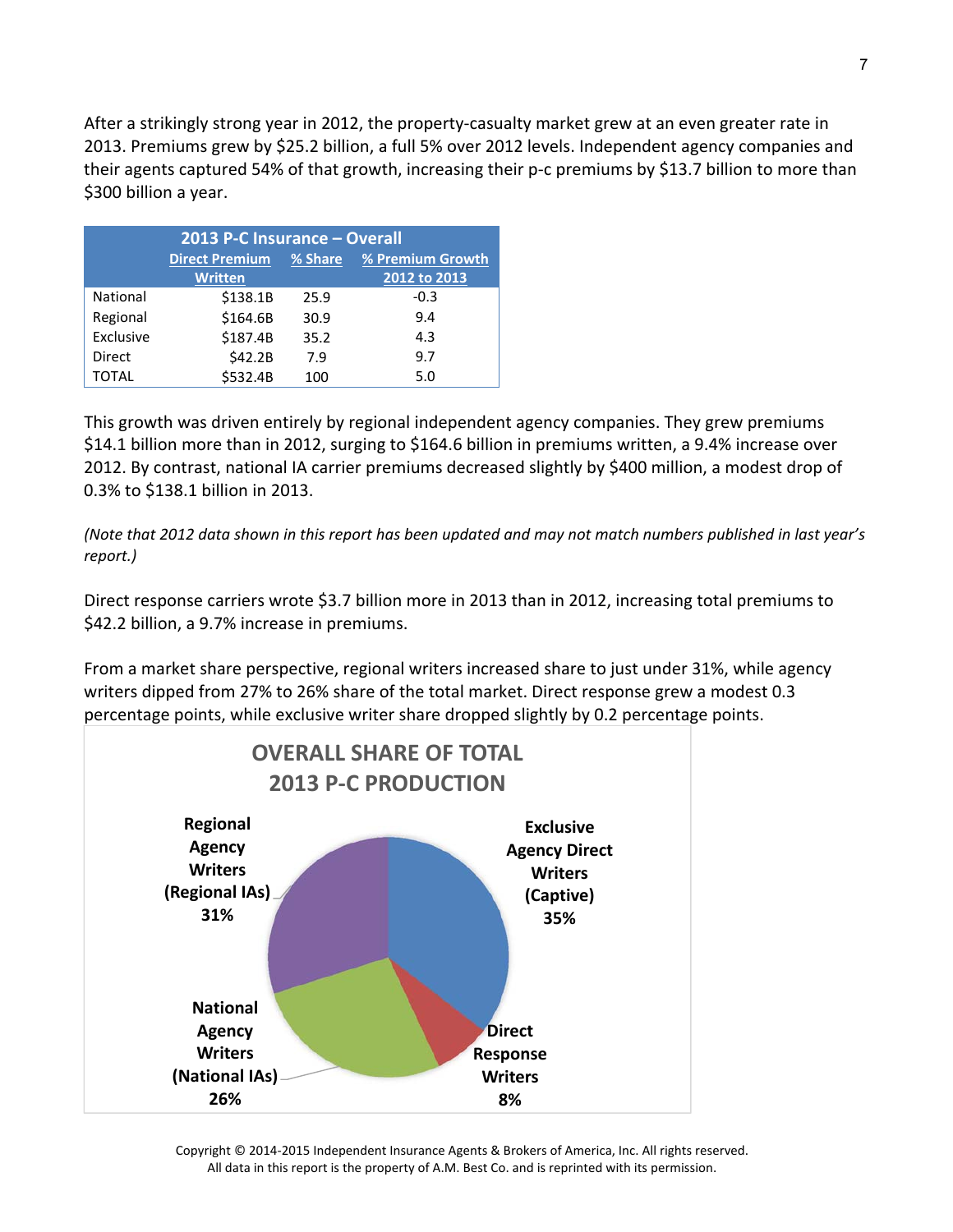**The commercial lines market** surged faster in 2013 than it had in any year since the collapse of 2008, expanding by more than \$14.2 billion over 2012 levels. Commercial lines continued to be dominated by regional and national independent agents, who generated nearly \$8 in every \$10 of the \$266 billion market. Every agency model (IA, direct response, captive agent) contributed to this growth, with each increasing premiums by more by more than 1%.

| <b>2013 Commercial Lines</b> |                       |         |                  |
|------------------------------|-----------------------|---------|------------------|
|                              | <b>Direct Premium</b> | % Share | % Premium Growth |
|                              | <b>Written</b>        |         | 2012 to 2013     |
| National                     | \$117.4B              | 44.1    | 1.6              |
| Regional                     | \$93.5B               | 35.1    | 10.1             |
| Exclusive                    | \$52.8B               | 19.8    | 6.9              |
| Direct                       | \$2.5B                | 1.0     | 12.6             |
| TOTAL                        | \$266.2B              | 100     | 5.6              |

National carriers remained the largest sector, writing \$117.4 billion in commercial premiums. This represents a 1.6% increase over 2012, a jump of \$1.9 billion. However, since this growth rate was below the market average of 5.6%, national writers' share dropped 1.7 percentage points, down to 44.1% of the market.

Regional carriers wrote \$8.6 billion more in 2013, achieving a double‐digit percentage growth of 10.1%. Closing the year at \$93.5 billion, regional carriers will likely cross the \$100 billion mark in 2014 at current rates. This surge increased regional share by 1.4 percentage points. They now write 35.1% of the overall commercial market.

Exclusive agents wrote \$52.8 billion, an increase of 6.9% or \$3.4 billion over 2012. By beating the market average, their share increased slightly, but the 20% market share threshold eluded them once again, as they closed at 19.8% of the commercial market.

Direct response increased commercial premiums by a small fraction at \$300 million, which, given their small 2012 base of \$2.2 billion, still represented a 12.6% increase in premiums. Direct response wrote 0.99% of the commercial lines market. Most of this growth occurred in commercial auto, which will be discussed later in this report.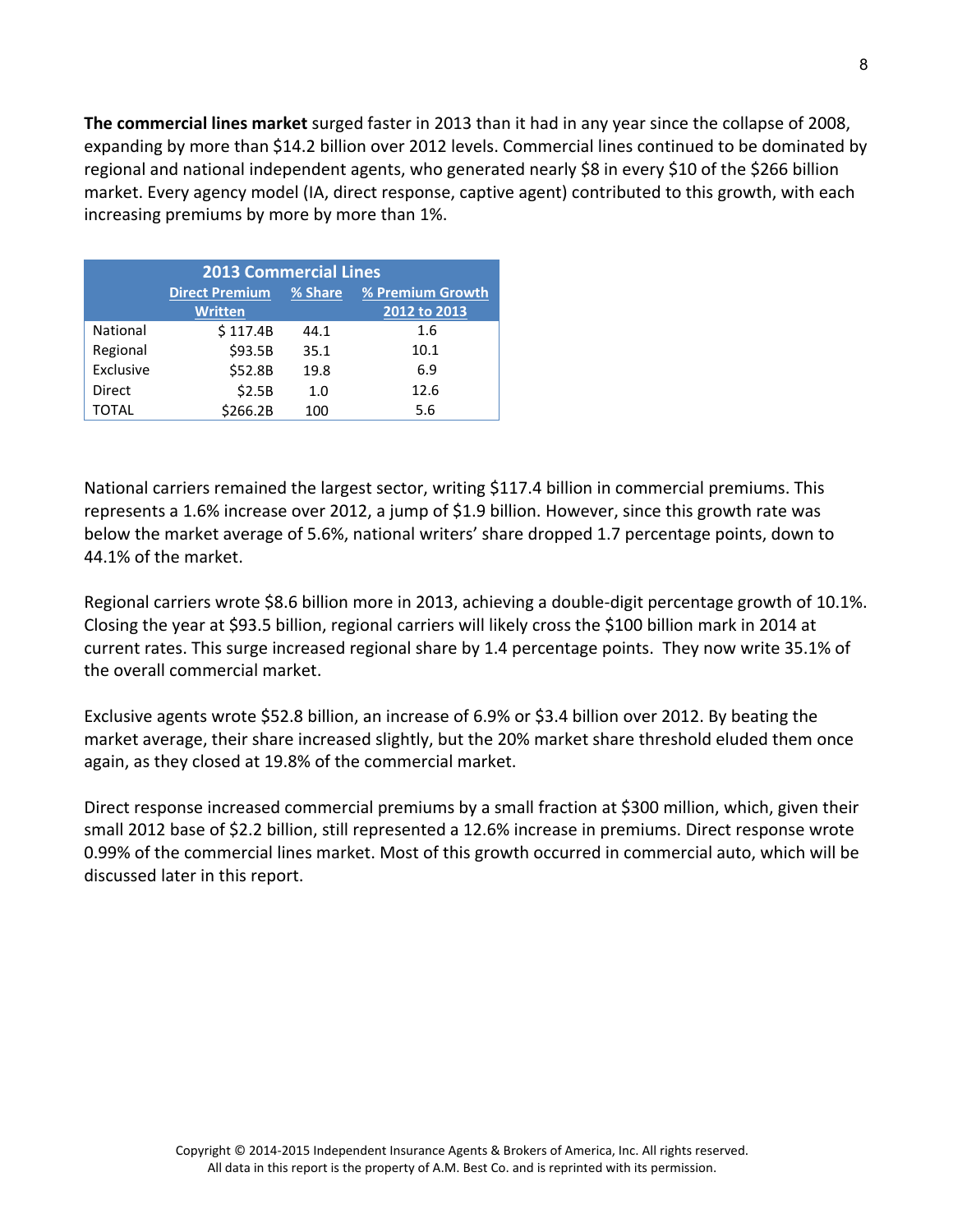**Personal lines** premiums also grew at new levels in 2013. After an impressive \$10 billion jump in 2012, personal lines grew another \$11 billion in 2013, closing the year at \$266.1 billion. This represents a 4.3% increase over 2012, which is an improvement over 2012's growth rate of 4.0%.

| <b>2013 Personal Lines</b> |                                          |      |                                         |
|----------------------------|------------------------------------------|------|-----------------------------------------|
|                            | Direct Premium % Share<br><b>Written</b> |      | <b>% Premium Growth</b><br>2012 to 2013 |
| National                   | \$20.7B                                  | 7.8  | $-9.9$                                  |
| Regional                   | \$71.2B                                  | 26.7 | 8.4                                     |
| Exclusive                  | \$134.6B                                 | 50.6 | 3.4                                     |
| <b>Direct</b>              | \$39.7B                                  | 14.9 | 9.5                                     |
| <b>TOTAL</b>               | \$266.1B                                 | 100  | 4.3                                     |

While exclusive agents continued to dominate the personal lines business, regional IAs grew both overall premiums and market share, even in the face of continued aggressive direct writer growth.

Regional writers wrote \$5.5 billion more in 2013 than in 2012, an 8.4% growth rate. Their premiums now total \$71.2 billion. This solid increase pushed their market share up 1 percentage point to 26.7% of the overall market.

By contrast, national writers continued to withdraw from the personal lines market. National writer production decreased almost 10%, dropping \$.3 billion from \$22.9 billion in 2012 to \$20.7 billion. Their market share similarly dropped 1.2 percentage points and now hovers at 7.8% of the market. However, a closer look reveals that much of this drop came from just a few large firms.

As mentioned above, exclusive agents still dominate this market, continuing to write more than one‐ half of all premiums. Captive agents wrote \$134.6 billion in 2013, \$4.4 billion more than the \$130.2 billion in 2012. This represents a 3.4% increase over 2012 production, but since that was slightly below the 4.3% overall market growth, captive market share dipped 0.4 percentage points down to 50.6% of all personal lines premiums.

Once again, direct writers outperformed the overall market, increasing their share slightly and increasing premiums by \$3.4 billion. Direct companies wrote \$39.7 billion in 2013. As a percentage, this represents a 9.5% increase over 2012 volumes. From a share perspective, this success translates to a 0.7 percentage point climb, which was still not enough to crack the 15% threshold. They closed the year at 14.9% of the overall personal lines market.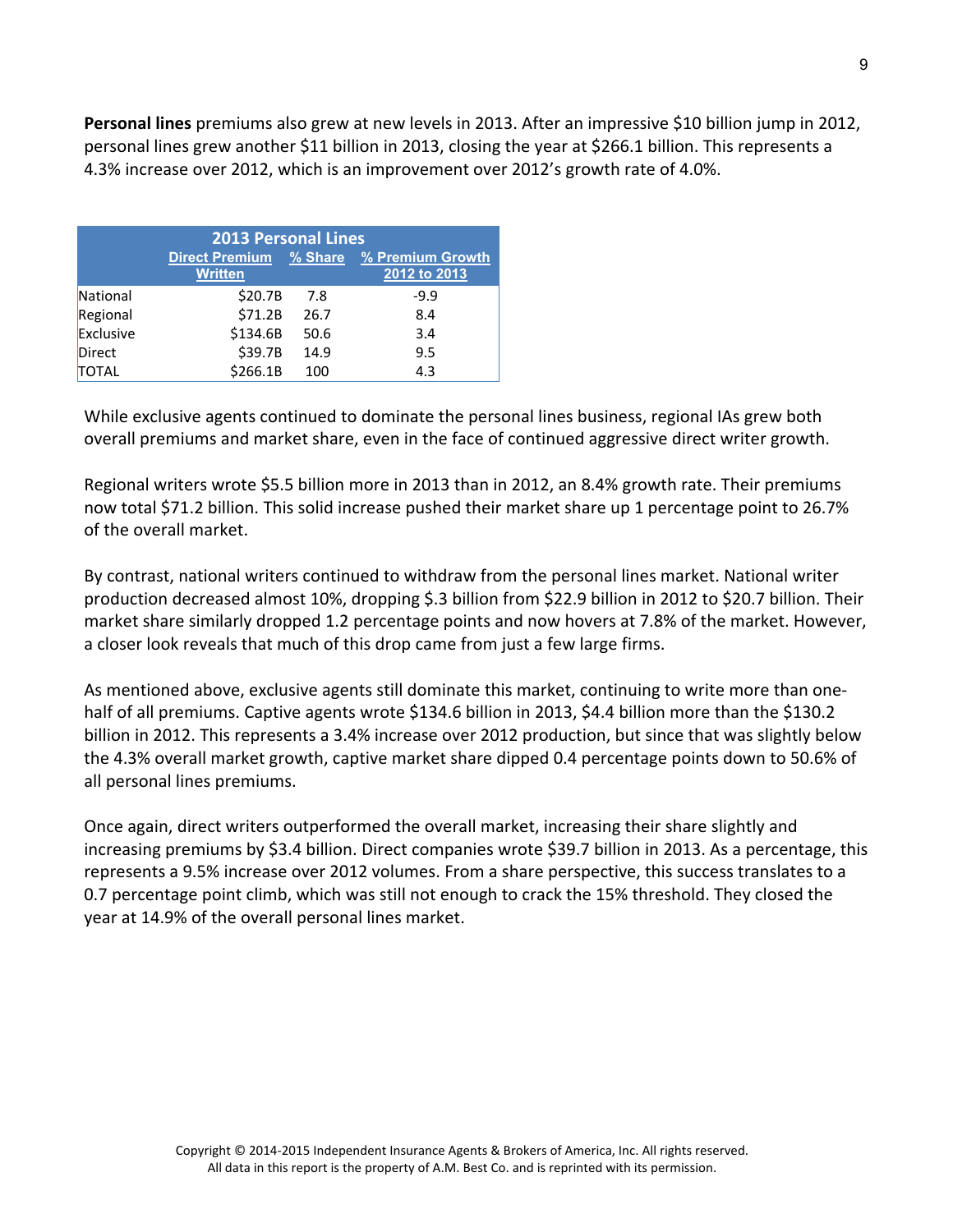**Private‐passenger automobile** represents 87% of all direct response personal lines premiums. Direct response grew personal auto premiums 9.1% or \$2.9 billion in 2013. This is an acceleration compared to the 8.6% growth seen in 2012. The direct premium of \$34.8 billion represents 19.1% of the personal auto market.

| 2013 Private-Passenger Auto |                                         |         |                                  |
|-----------------------------|-----------------------------------------|---------|----------------------------------|
|                             | <b>Direct Premium</b><br><b>Written</b> | % Share | % Premium Growth<br>2012 to 2013 |
| National                    | \$9.8B                                  | 5.4     | $-9.8$                           |
| Regional                    | \$47.0B                                 | 25.9    | 6.2                              |
| Exclusive                   | \$90.1B                                 | 49.6    | 2.9                              |
| Direct                      | \$34.8B                                 | 19.1    | 9.1                              |
| <b>TOTAL</b>                | \$181.7B                                | 100     | 4.1                              |

Regional IAs, however, grew premiums nearly as much as direct writers. Regionals grew premiums \$2.8 billion versus the \$2.9 billion seen for direct writers. This solid 6.2% increase in regional production translates into a 0.5 percentage point increase in market share. Regional IAs now write slightly more than a quarter of all personal auto premiums.

The \$2.2 billion national IA retreat in personal premiums is almost evenly split between private auto and homeowners. National production decreased \$1.1 billion in private auto, a 9.8% decrease. Their share is now only 5.4% of the market, down from their 6.2% share in 2012.

Captive agents also saw an increase of more than \$2 billion, writing \$2.5 billion more in 2013 than 2012. While still writing about one-half of the overall market, their precise share dipped 0.6 percentage points to 49.6% in 2013.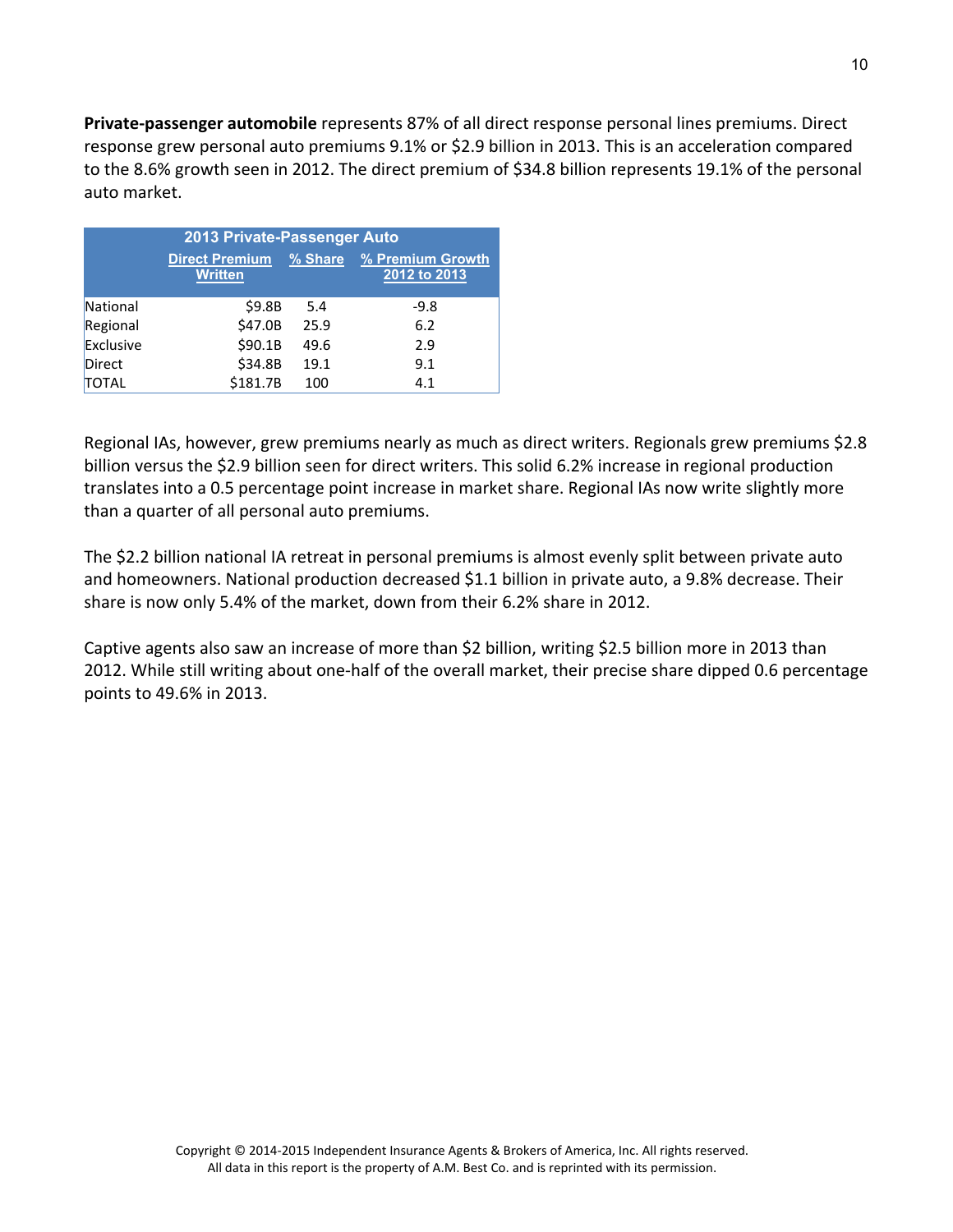# **III. Personal Lines**

| <b>2013 Personal Lines</b> |                       |         |                  |
|----------------------------|-----------------------|---------|------------------|
|                            | <b>Direct Premium</b> | % Share | % Premium Growth |
|                            | <b>Written</b>        |         | 2012 to 2013     |
| National                   | \$20.7B               | 7.8     | $-9.9$           |
| Regional                   | \$71.2B               | 26.7    | 8.4              |
| Exclusive                  | \$134.6B              | 50.6    | 3.4              |
| Direct                     | \$39.7B               | 14.9    | 9.5              |
| <b>TOTAL</b>               | \$266.1B              | 100     | 4.3              |

The personal lines market growth rate continued accelerating in 2013. Personal lines production has grown faster each of the last three years. After growing 2.5% in 2011, and 4% in 2012, personal lines grew 4.3% in 2013. In absolute dollars, production increased by \$10 billion in 2012 and another \$11 billion in 2013, and personal lines production ended 2013 with a total of \$266.1 billion.

Of greater interest to the IA community, regional IAs have proven that the independent agent model can compete successfully against both captive agency carriers, who own 50% of the market, and against direct writers, who have radically disrupted the market with their aggressive advertising and threatening sales models.

In 2013 regional IAs grew personal premiums by \$5.5 billion, which is fully 50% of the entire \$11 billion net expansion of the market. This compares to \$4.4 billion growth generated by captive carriers and \$3.4 billion growth generated by direct writers. While some of this was business lost by national carriers, mathematically it is clear regional IAs as a class were doing the right things in 2013.

Similarly, national IAs held their own, with one major exception. In the aggregate, national IAs wrote \$2.3 billion less in 2013 than they did in 2012. However, deeper analysis of the data shows that this decrease was the result of one major national underwriter exiting the market. Adjusting for this, the remaining national carriers wrote nearly the same amount of premiums in 2013 as they did in 2012, and several specific carriers who write \$500 million or more increased their production and their market share in 2013.

## **A. Personal Lines Market Share: 1995 ‐ 2013**

In its market share reports, IIABA has consistently looked at this data over the long‐term to find macro shifts affecting independent agents. A look back to 1995 — when IIABA first began reviewing the A.M. Best data — shows that the direct response channel and regional independent agency carriers have grown at the expense of captive carriers and national IA companies.

*(Note: 2012 data was updated and may not match numbers reported in last year's report.)*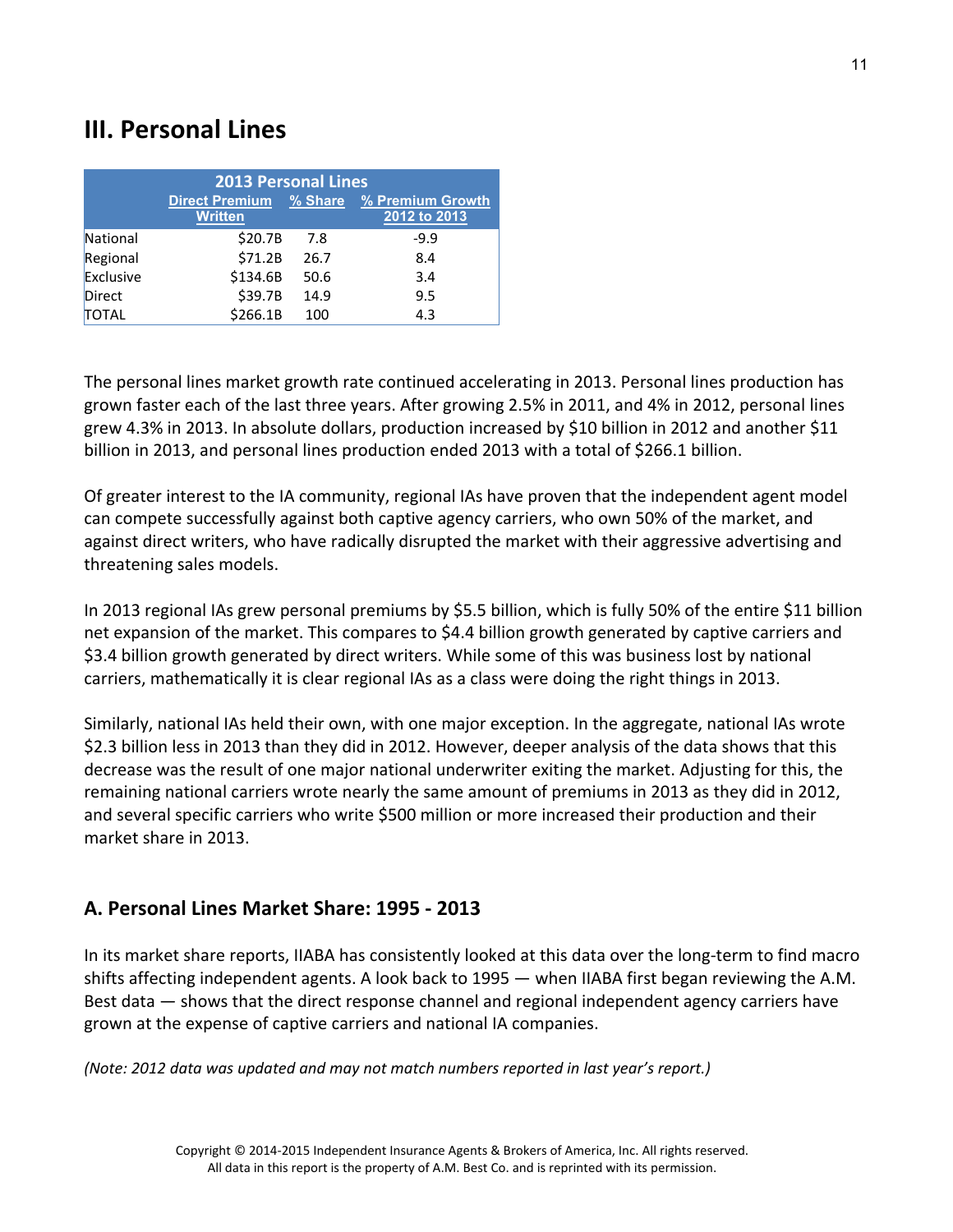

Several key shifts are noticeable in the above chart, which covers 19 years of data:

- Captive agency carriers have lost 8.8 percentage points since 1995, dropping from just under 60% share to just over 50%. Given the market is valued at \$266 billion, these 8.8 percentage points equate to \$23.5 billion more that captive carriers could be writing had they maintained their share over these 19 years.
- Regional IA carriers, by comparison, command 8.5 percentage points more than they did in 1995, which is worth \$22.7 billion, based on the 2013 market. Additionally, we see also that regional carriers in 2013 now enjoy the highest share over the 19 years reported, exceeding their previous market share record of 26.1% set in 2010.
- National carriers' market share is now less than one-half of what it was in 1995, dropping from 15.3% to 7.5%. Had national carriers maintained that share over the last 19 years, their production would have been \$40.7 billion rather than the \$20.7 billion it actually was in 2013.
- During the same time, direct response writers have more than doubled their market share, increasing 7.8 percentage points. They were just \$200 million short of owning 15% of the personal lines market.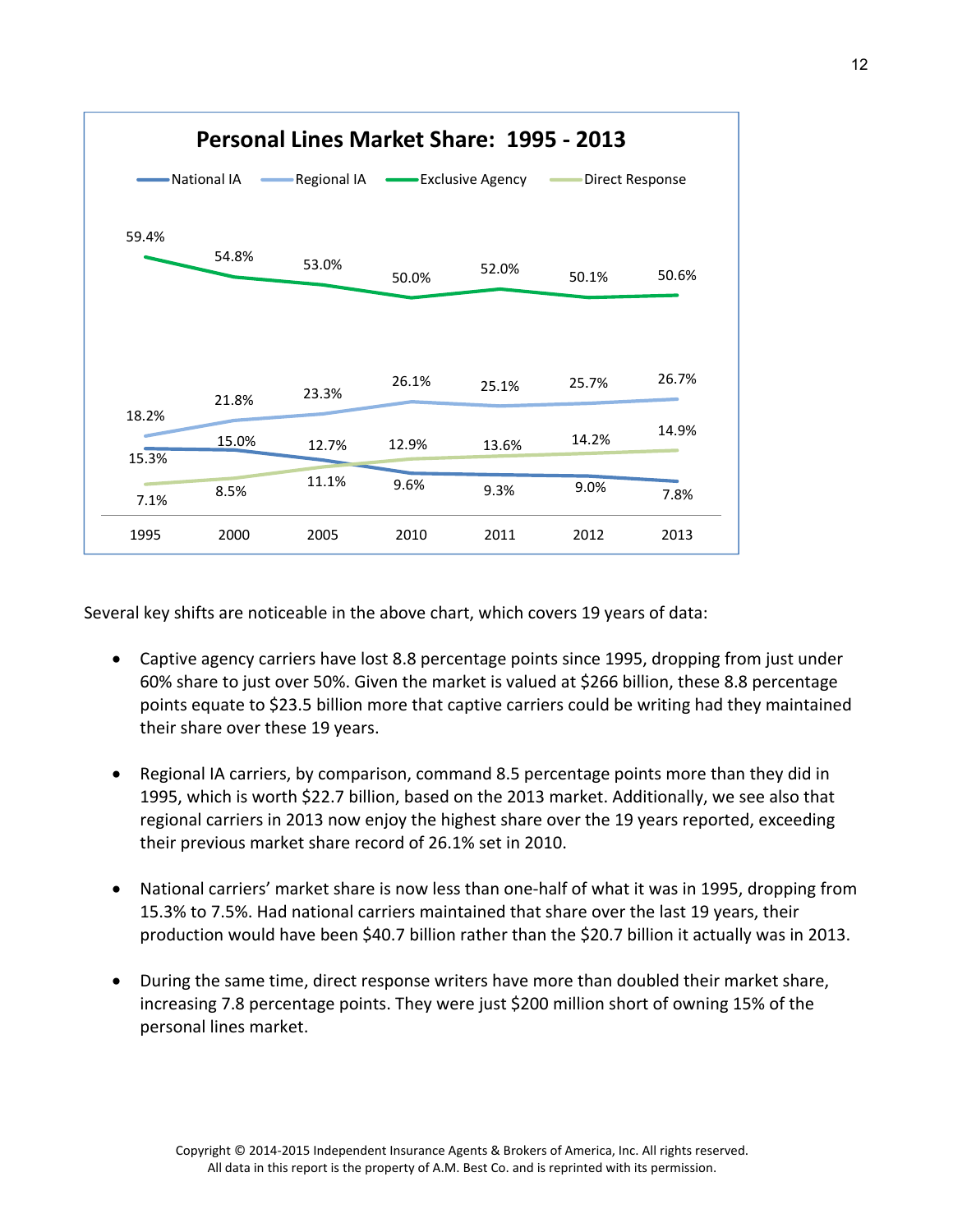## **B. Gains & Losses in Personal Lines Share**

The following national independent agency companies with more than \$100 million in premiums experienced the following changes in their 2013 market share relative to 2012:

(Note: It is easier for carriers with smaller books in this line to show larger percentage changes in market share *because they are working from a smaller premium base.)*

| <b>National IA Carrier</b>      | % Change in<br><b>Market Share</b> |
|---------------------------------|------------------------------------|
| <b>Markel Corporation Group</b> | 220.4*                             |
| Cincinnati Insurance Companies  | 6.7                                |
| <b>ACE INA Group</b>            | 4.6                                |
| <b>Assurant P&amp;C Group</b>   | 4.5                                |
| Chubb Group of Insurance Cos    | 1 በ                                |

*\* Markel's large increase is due to an acquisition.*

Meanwhile, the following regional independent companies with at least \$100 million in premiums saw at least 1 percentage point growth in their personal lines market share in 2013 over the prior year:

| <b>Regional IA</b>                   | % Growth in         |
|--------------------------------------|---------------------|
| <b>Carrier</b>                       | <b>Market Share</b> |
| <b>ASI Companies</b>                 | 12.9                |
| Safeway Insurance Group              | 10.1                |
| <b>ACUITY A Mutual Insurance Co.</b> | 7.6                 |
| Liberty Mutual Agency Cos            | 7.3                 |
| <b>Plymouth Rock Companies</b>       | 5.9                 |
| Erie Insurance Group                 | 4.6                 |
| Drive Insurance                      | 3.1                 |
| PEMCO Mutual Ins. Co.                | 2.8                 |
| Enumclaw Insurance Group             | 2.5                 |
| Infinity Prop & Cas Group            | 2.1                 |
| Pekin Insurance Group                | 1.6                 |
| <b>Grange Mutual Casualty Pool</b>   | 1.1                 |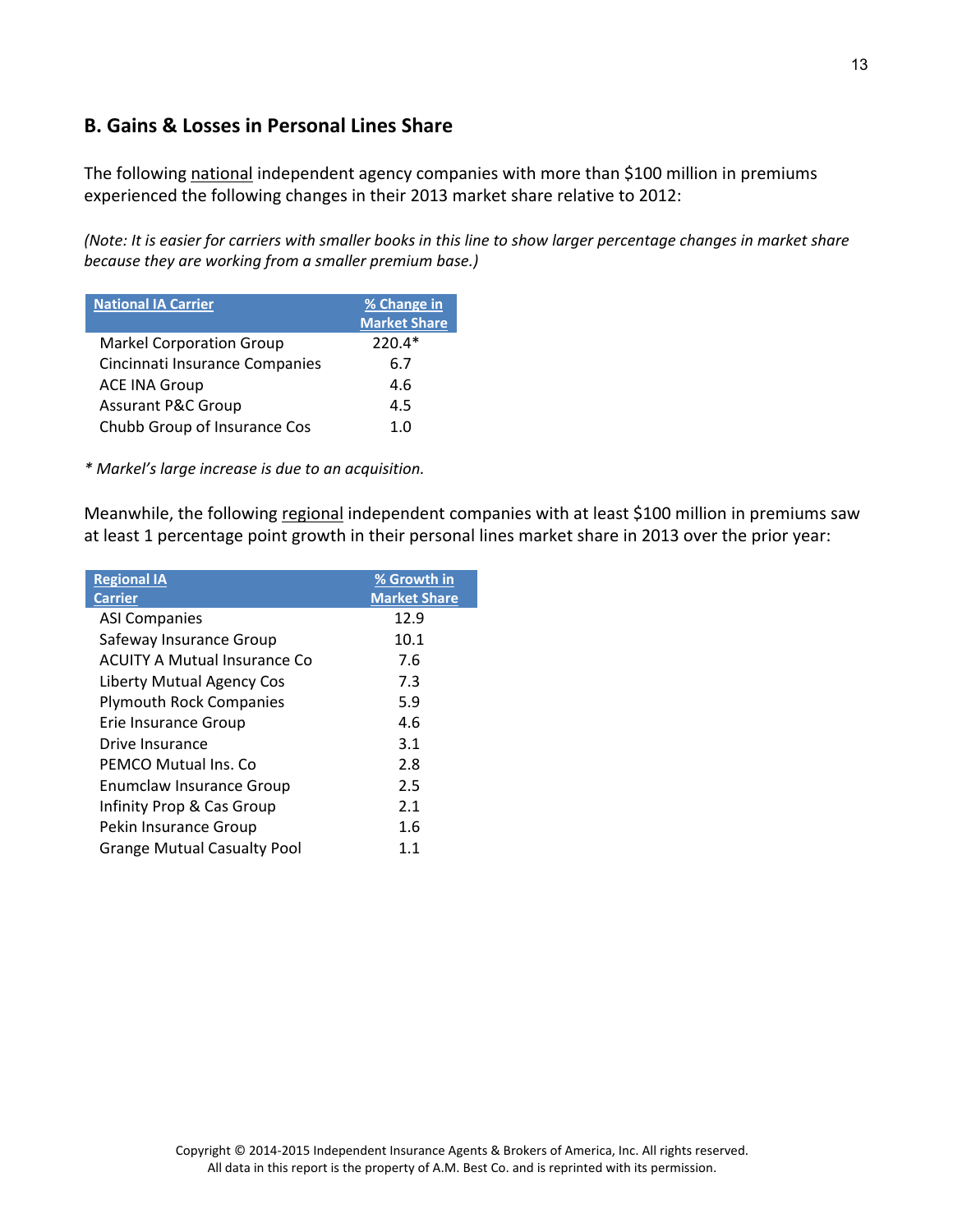Conversely, the national and regional independent agency carriers below — each posting more than \$100 million in personal lines premiums — all declined by 4% or more in market share in 2013:

|                                     | % Loss in Market |
|-------------------------------------|------------------|
| <b>National/Regional IA Carrier</b> | <b>Share</b>     |
| <b>NYCM Insurance Group</b>         | $-4.3$           |
| Palisades Group                     | $-5.8$           |
| <b>National General Group</b>       | $-7.2$           |
| <b>Travelers Group</b>              | $-8.2$           |
| Hanover Ins Grp P&C Cos             | $-8.9$           |
| <b>EMC Insurance Companies</b>      | $-11.2$          |
| Main Street America Group           | $-11.3$          |
| Kemper P&C Group                    | $-13.2$          |

In addition, IAG less Direct companies transferred the company's non‐US business to an international affiliate in 2013. As a result their data is not included above.

Below are major captive agency and direct response competitors (with premiums greater than \$750 million) that experienced a change in market share greater than 1% in 2013, followed by market share changes for the direct response competitors:

| <b>Major Captive Agency</b>        | % Change in Market |
|------------------------------------|--------------------|
| <b>Competitors</b>                 | <b>Share</b>       |
| Ameriprise P&C Companies           | 5.9                |
| <b>Liberty Mutual Direct Cos</b>   | 5.2                |
| Texas Farm Bureau Group            | 5.2                |
| Farm Bureau P&C Group              | 2.3                |
| American Family Insurance Grp      | 1.4                |
| <b>COUNTRY Financial PC Group</b>  | $-1.2$             |
| <b>Nationwide Direct Companies</b> | $-1.3$             |
| Shelter Insurance Companies        | $-1.4$             |
| <b>CSAA Insurance Group</b>        | $-1.6$             |
| North Carolina Farm Bureau Grp     | $-2.1$             |
| Sentry Insurance Group             | $-3.4$             |
| <b>Allstate Direct Companies</b>   | $-4.0$             |
| <b>Farmers less Foremost</b>       | $-5.9$             |
| Kentucky Farm Bureau Group         | -5.9               |

|                                     | <b>Change in</b>    |
|-------------------------------------|---------------------|
| <b>Direct Response Writers</b>      | <b>Market Share</b> |
| <b>Government Employees Group</b>   | 6.7                 |
| <b>USAA Group</b>                   | 5.1                 |
| <b>Amica Mutual Group</b>           | 1.8                 |
| <b>Progressive Direct Companies</b> | 0.4                 |

Copyright © 2014‐2015 Independent Insurance Agents & Brokers of America, Inc. All rights reserved. All data in this report is the property of A.M. Best Co. and is reprinted with its permission.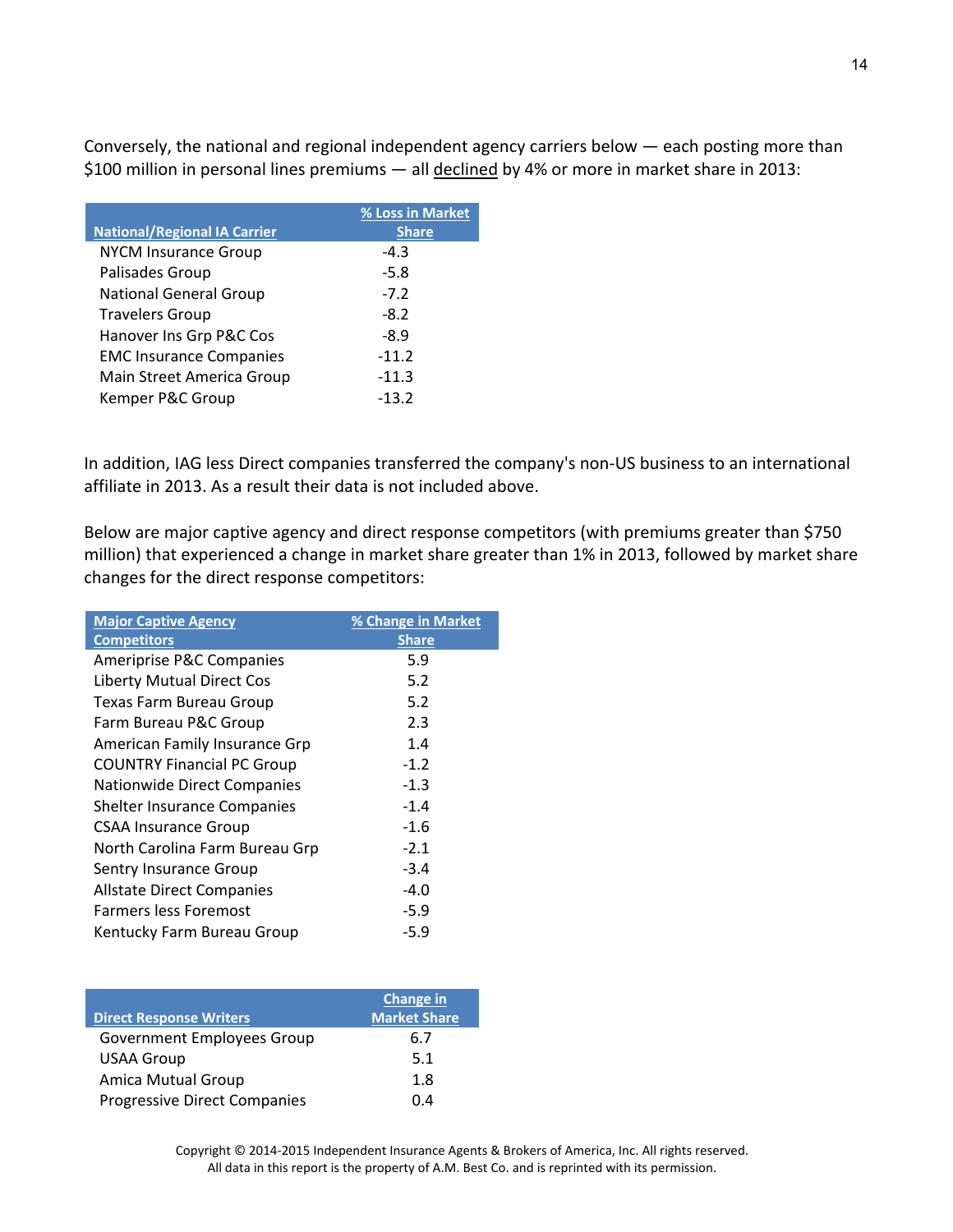## **C. State‐by‐State Market Share Results: Personal Lines**

IA share varies greatly across the 50 states and the District of Columbia, from a high of 74.1% in Massachusetts to a low of 13.9% in Alaska. There were also considerable differences in how well combined IAs did in their respective states.

Actually, IA share grew in more states than those in which it dropped. IA share grew by at least 0.9 percentage points in seven of the states, but only in two states did it drop by an equal or greater percentage.

IA share grew by 0.9 % or more in Florida, up 1.3% in 2013 and up 4.3% since 2012 to now just over 50% share. In Nebraska, IA share climbed on average 1.1% for each of the last two years, to cross above the 35.5% threshold. In West Virginia, IA share climbed 0.9% in 2013 on top of a 1% increase in 2012 and now stands at 34.6% share. Independent agents in California grew nearly 1.5% in 2013 and are just below 32% share. South Carolina independent agents grew their share 0.9% in 2013 and are also just shy of 32% share. In Louisiana, IAs improved 1.1% in share and now write just below 31% of all personal lines premiums. And in Colorado, where IAs write only 24.5% of the market, they increased share at a solid 1.3% in 2013 over 2012.

Conversely, only two states lost 0.9% share or more. Despite the fact that IAs dominate Massachusetts, writing \$3 of every \$4 in premium, their share in that state is down by 1.8% since 2012 and by 3.3% since 2011. Similarly, in Pennsylvania, IA share dropped 1.2% relative to 2012, where IA share there is at 43.8%.

In the rest of IA‐dominated New England, IA performance varied, but most of the states saw modest decreases in market share. In Maine, IA share dropped 0.3%. In New Hampshire, it was down 0.5%. Vermont had a slightly larger drop at 0.8% decrease in market share, and Connecticut was down 0.4%. On the other hand, IA share rose in Rhode Island by 0.3%.

In all, IA share increased, at least slightly, in 26 states, while share decreased in 24 states and in the District of Columbia.

| Number of States with IA Share by Range/Year (Personal Lines) |      |      |      |      |      |      |      |
|---------------------------------------------------------------|------|------|------|------|------|------|------|
| <b>Share</b>                                                  | 2007 | 2008 | 2009 | 2010 | 2011 | 2012 | 2013 |
| More than 50%                                                 |      |      | 8    |      |      |      |      |
| 45-50%                                                        |      |      | 4    |      | 5    | 5    |      |
| 40-45%                                                        |      | 6    | 5    |      |      | 6    |      |
| 35-40%                                                        |      | 6    | q    |      | 5    | 6    |      |
| 30-35%                                                        | 11   | 10   | 8    | 10   |      | q    |      |
| Less than 30%                                                 | 20   | 20   | 17   | 22   | 25   | 23   |      |

Copyright © 2014‐2015 Independent Insurance Agents & Brokers of America, Inc. All rights reserved. All data in this report is the property of A.M. Best Co. and is reprinted with its permission.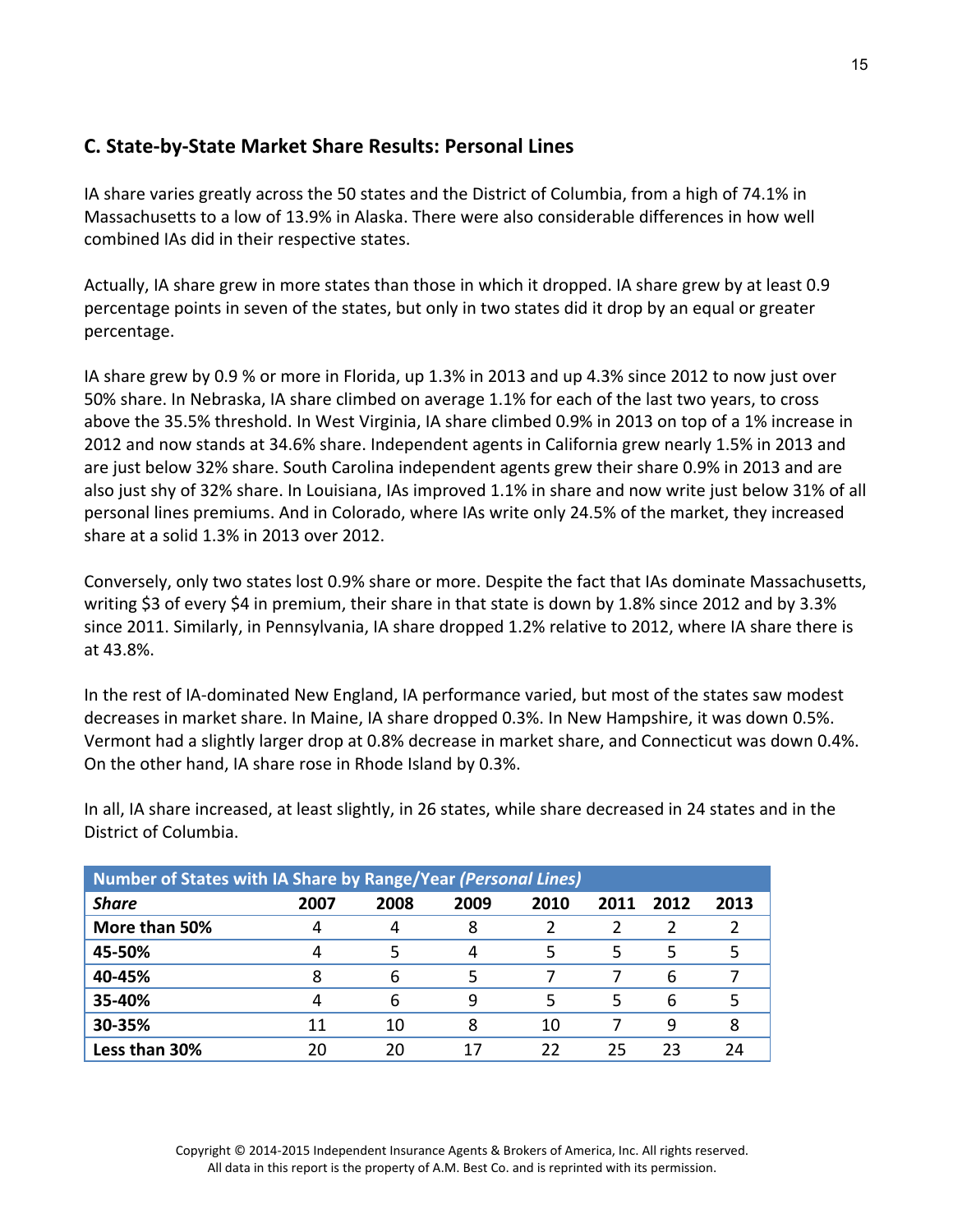### **D. Private‐Passenger Automobile**

| 2013 Private-Passenger Auto |                                         |         |                                  |  |  |
|-----------------------------|-----------------------------------------|---------|----------------------------------|--|--|
|                             | <b>Direct Premium</b><br><b>Written</b> | % Share | % Premium Growth<br>2012 to 2013 |  |  |
| National                    | \$9.8B                                  | 5.4     | $-9.8$                           |  |  |
| Regional                    | \$47.0B                                 | 25.9    | 6.2                              |  |  |
| Exclusive                   | \$90.1B                                 | 49.6    | 2.9                              |  |  |
| Direct                      | \$34.8B                                 | 19.1    | 9.1                              |  |  |
| <b>TOTAL</b>                | \$181.7B                                | 100     | 4.1                              |  |  |

Private-passenger auto grew by \$7.1 billion in 2013 to close the year with \$181.7 billion in total premiums. The year‐over‐year growth is accelerating. After modest growth of 1.6% in 2011 and 3.3% in 2012, the market grew another 4.1% in 2013.

While direct response grew the most, whether measured in absolute dollars or as a percentage, regional IAs showed extremely strong growth over 2012 as well. Where direct response wrote \$2.9 billion more in 2013 than in 2012, an impressive 9.1% growth, regional IAs grew their portfolio almost as much, writing \$2.8 billion more in 2013 than in 2012, a solid 6.4% growth.

With this growth, direct response wrote a total of \$31.9 billion while regional IAs wrote \$44.2 billion in 2013.

Exclusive agents, who wrote 49.6% of all premiums (\$90.1 billion of a total of \$181.7 billion), also grew premiums by a solid \$2.5 billion in 2013 over 2012.

National agency writers wrote \$1.1 billion less in 2013 than they did in 2012, but most of that came from a single large carrier. National writers still wrote \$9.8 billion in 2013.

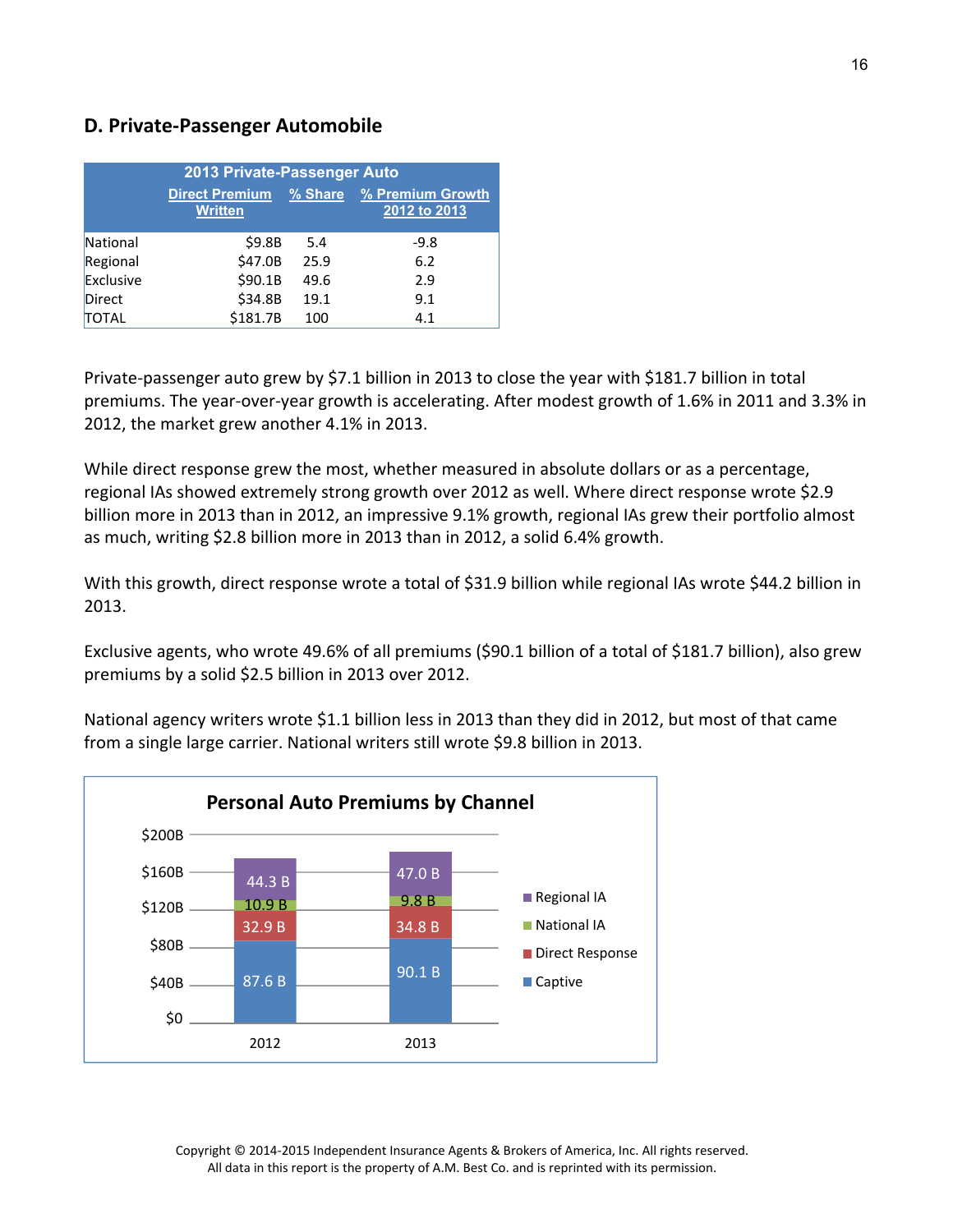## **E. Personal Auto Market Share: 1995 ‐ 2013**



While no group gained or lost a full percentage point of market share, one must remember that even 10 basis points of share are worth almost \$200 million in annual premiums. Direct response once again increased its share, this time by 0.9 percentage points, climbing form 18.3% to 19.1% of the personal auto market. If this trend continues in 2014, direct response will break the 20% market share threshold and will be writing \$1 of every \$5 in premiums.

Regional IA carriers also increased share, by one‐half of 1 percentage point, to 25.9% of the market. By contrast national IA carriers as a group lost 0.8 percentage points and are on the verge of dipping below 5% of the market.

While captive agents did increase production in 2013 by an impressive \$2.5 billion over 2012, as a percentage of their dominant 50% market share, it calculated to a 2.9% portfolio expansion, which was below the direct response and regional IA performance on a percentage basis.

However, when we take a longer perspective and analyze of this year's results in a 19‐year context shows, we see much more significant changes in share.

While captive carriers still dominate the market, this is far less true than in 1995, when their share was a full 10 percentage points higher than it is now. This shift was characterized by four distinct periods:

- A steep 4 percentage point drop in 2000.
- A gradual drop from  $54.4\%$  in 2000 down to  $52.5\%$  in 2009.
- Another significant drop to just below 50% in 2010.
- Bouncing around the 50% market for three years from 2011 to 2013.

Regional IAs have climbed by nearly 7% percentage points during those 19 years, with a significant jump in 2000 followed by a gradual climb from 22% in 2000 to 24% in 2009, and then a jump of nearly 2.5 percentage points in 2010, before starting to move down slightly between 24.9% and 25.9% over the last four years.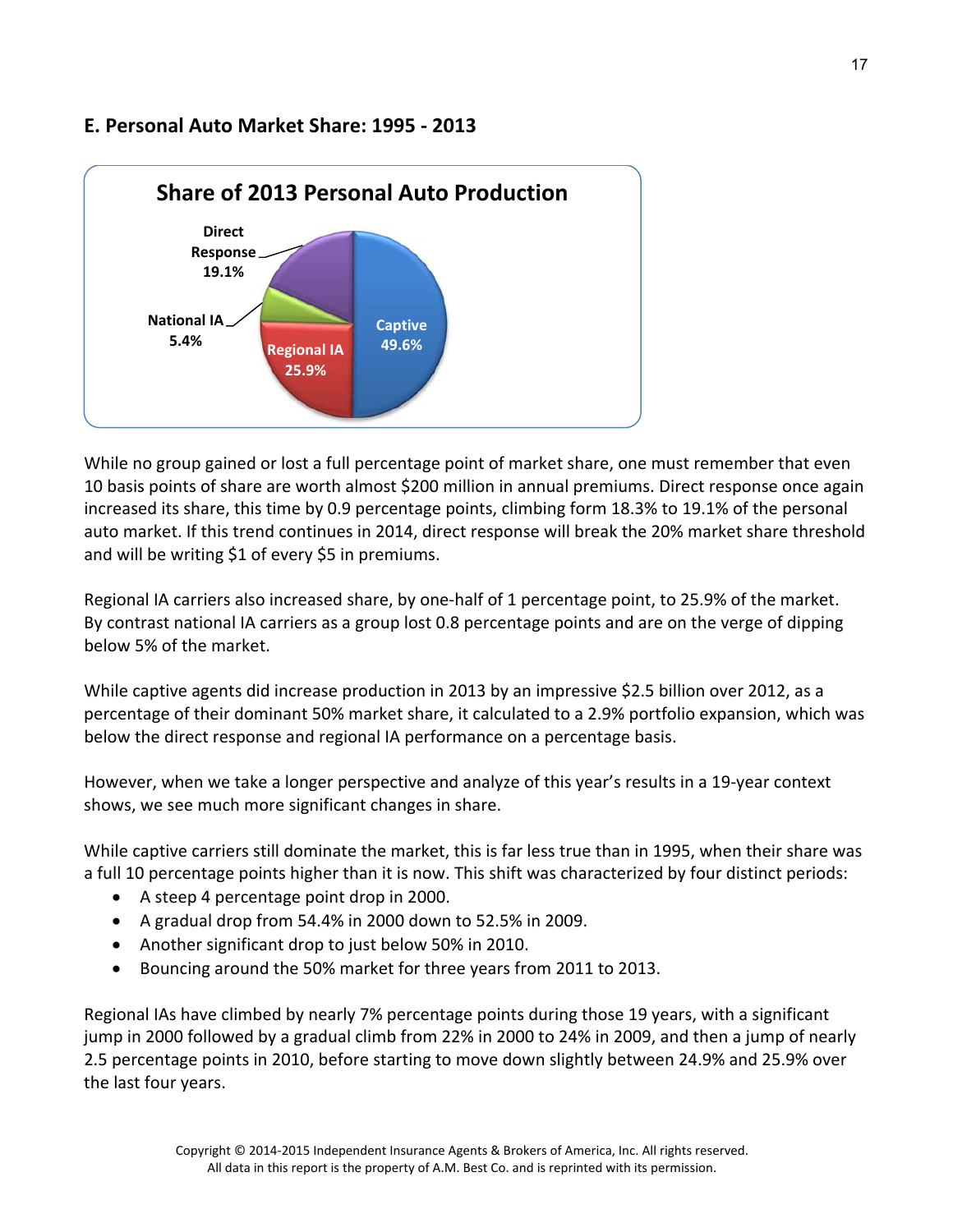By contrast, national IAs as a group have lost closer to two-thirds of the 14.1% market share they enjoyed in 1995, closing 2013 with 5.4%. Their share remained fairly stable from 1995 to 2000, taking a significant dip in 2001, but stabilizing through 2005, when they began a steady, but slow decline from 2006 through 2013.

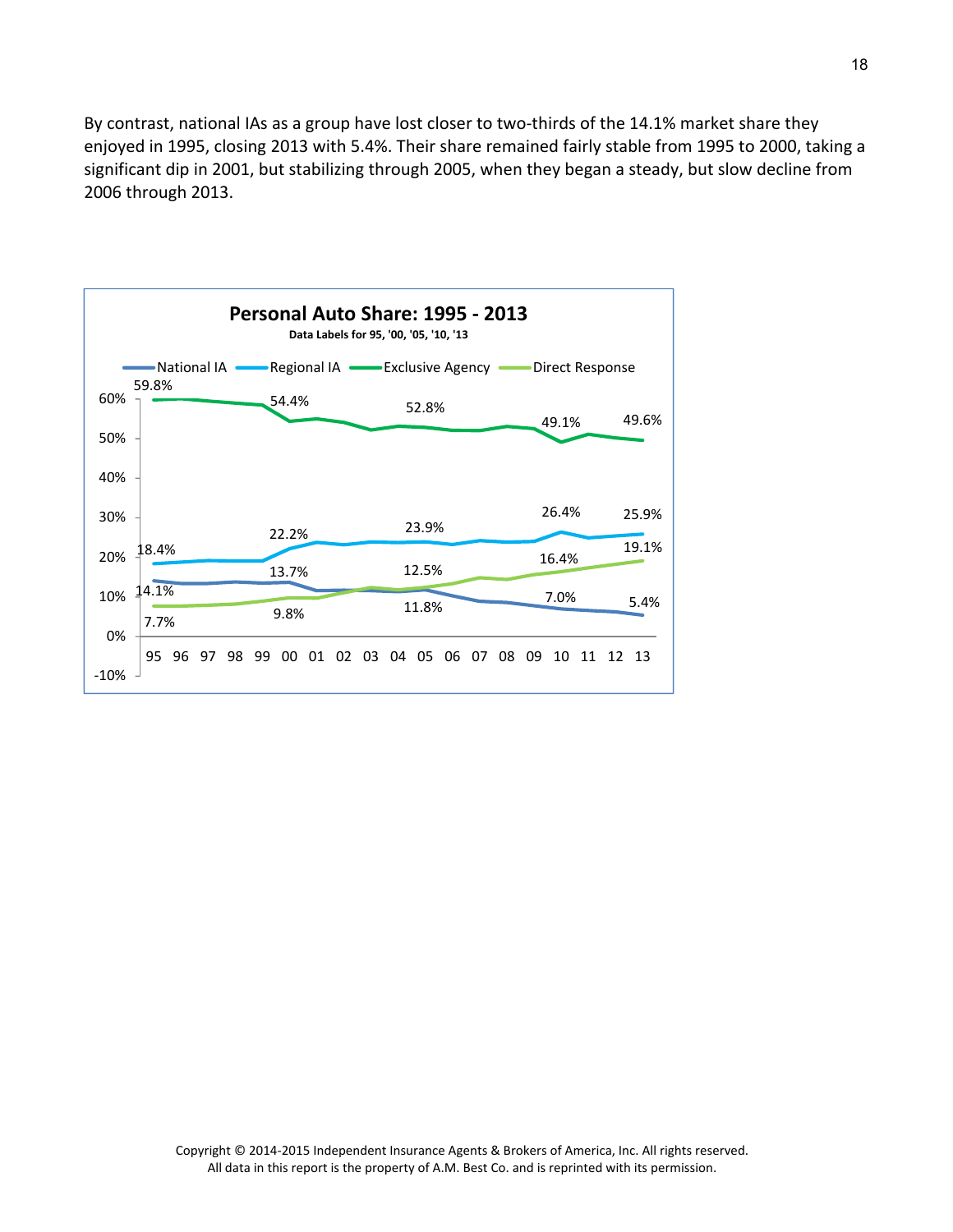While the national IAs carriers as a group lost personal auto share and regional IAs carriers gained, the performance of individual firms was quite mixed between the two groups. As mentioned, much of the national IA loss was caused by a single firm. Among those with at least \$100 million in direct premiums written, companies showing at least a 1% gain in personal auto market share for 2013 versus 2012 include:

| <b>National/Regional IA Carrier</b> | % Growth in<br><b>Share</b> |
|-------------------------------------|-----------------------------|
| <b>Markel Corporation Group</b>     | 1100.6*                     |
| <b>American Access Casualty Co</b>  | 19.8                        |
| Safeway Insurance Group             | 12.6                        |
| American Independent Companies      | 9.9                         |
| Liberty Mutual Agency Cos           | 7.0                         |
| <b>Plymouth Rock Companies</b>      | 6.7                         |
| Cincinnati Insurance Companies      | 6.6                         |
| Drive Insurance                     | 3.4                         |
| PEMCO Mutual Insurance Company      | 2.8                         |
| Chubb Group of Insurance Cos        | 2.6                         |
| Pekin Insurance Group               | 2.4                         |
| Infinity Prop & Cas Group           | 2.4                         |
| Erie Insurance Group                | 2.2                         |
| ACE INA Group                       | 2.0                         |
|                                     |                             |

*\* Markel's large increase is due to an acquisition.*

Among those with at least \$100 million in direct premiums written, companies showing at least a 5% loss in personal auto market share for 2013 versus 2012 include:

| <b>National/Regional IA Carrier</b> | % Loss of<br><b>Market Share</b> |
|-------------------------------------|----------------------------------|
| Palisades Group                     | $-5.9$                           |
| United Automobile Ins Group         | $-7.2$                           |
| <b>National General Group</b>       | $-7.3$                           |
| Hanover Ins Grp P&C Cos             | $-8.7$                           |
| <b>Tower Group Companies</b>        | $-9.6$                           |
| <b>Travelers Group</b>              | $-10.0$                          |
| Main Street America Group           | $-12.8$                          |
| Kemper P&C Group                    | $-15.6$                          |
| <b>QBE Americas Group</b>           | $-22.0$                          |
| AIG less Direct Response            | -83.3*                           |

*\* Large decrease due to transfer of non‐U.S. business to an international affiliate in 2013.*

Among the big direct‐response players, GEICO increased premiums by more than \$1.8 billion in 2013 for a total of \$18.5 billion in 2013. This is the third year in a row Geico has increased market share by more than 5%.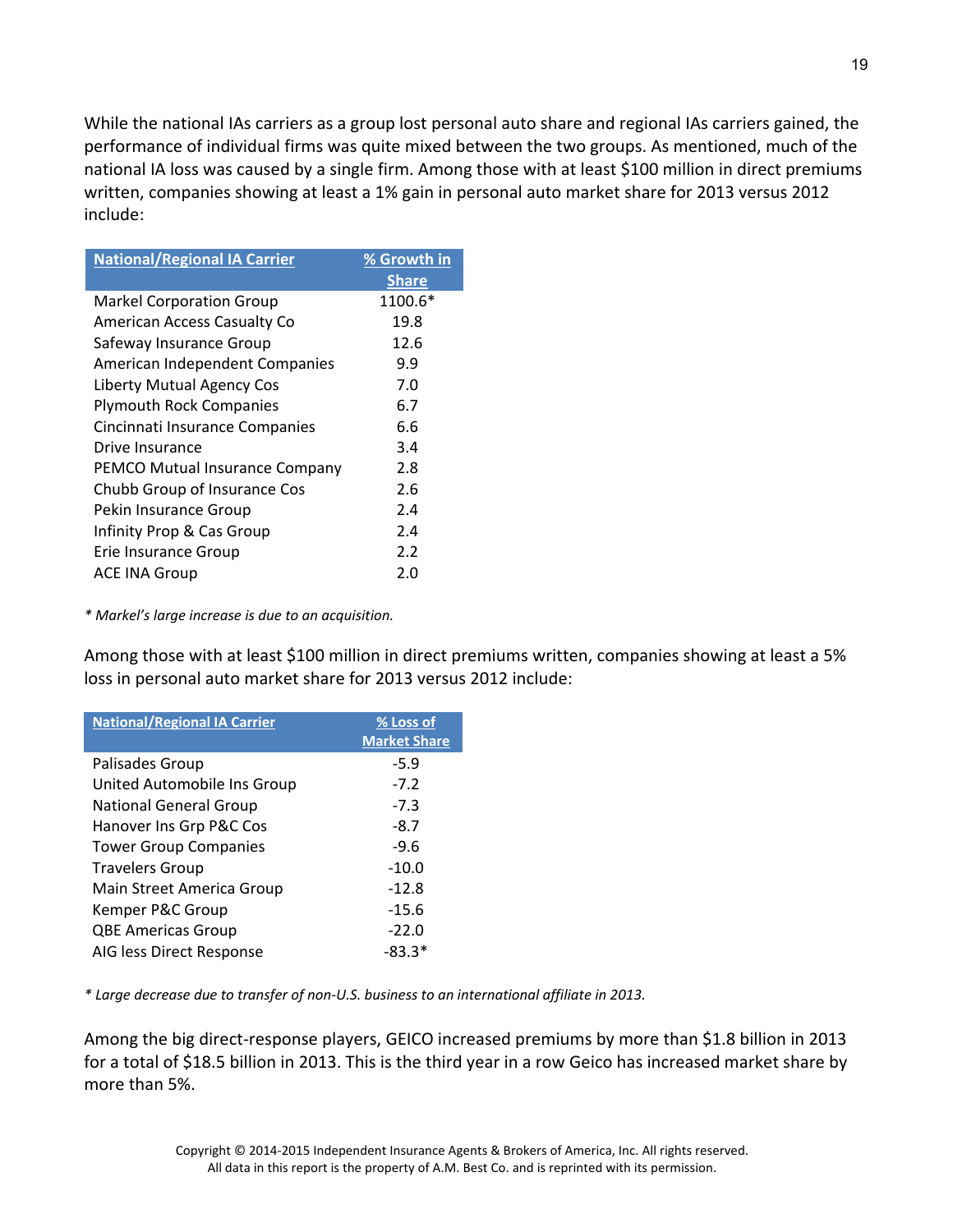Large military family provider USAA once again increased premiums by more than \$500 million in 2013, boosting its share by 4.3% to \$9.2 billion total for 2012.

Interestingly, despite another year of aggressive advertising, GEICO increased premiums by only \$270 million in 2013, writing just less than \$6 billion in personal auto premiums.

| <b>Major Direct Response</b><br><b>Competitors</b> | % Growth in<br><b>Market Share</b> |
|----------------------------------------------------|------------------------------------|
| <b>Government Employees Group</b>                  | 7.0                                |
| <b>USAA Group</b>                                  | 4.3                                |
| <b>Progressive Direct Companies</b>                | 0.7                                |
| <b>Amica Mutual Group</b>                          | $-()$                              |

Among major captive agencies with more than \$500 million in annual premiums, comparable percentage changes in market share in 2012 (over year‐prior numbers) for agents' major competitors were as follows:

| <b>Major Captive Agency Competitors</b> | % Growth in         |  |  |
|-----------------------------------------|---------------------|--|--|
|                                         | <b>Market Share</b> |  |  |
| Liberty Mutual Direct Cos               | 3.5                 |  |  |
| Texas Farm Bureau Group                 | 3.3                 |  |  |
| Alfa Insurance Group                    | 2.6                 |  |  |
| State Farm Group                        | 0.6                 |  |  |
| Ameriprise P&C Companies                | 0.5                 |  |  |
| American Family Insurance Grp           | 0.2                 |  |  |
| <b>NJM Insurance Group</b>              | $-0.1$              |  |  |
| Auto Club Group                         | $-0.3$              |  |  |
| Auto Club Enterprises Ins Grp           | $-0.4$              |  |  |
| Southern Farm Bureau Cas Grp            | $-0.8$              |  |  |
| Tennessee Farmers Ins Cos               | $-1.7$              |  |  |
| <b>CSAA Insurance Group</b>             | $-1.8$              |  |  |
| Sentry Insurance Group                  | $-1.9$              |  |  |
| <b>Shelter Insurance Companies</b>      | $-2.3$              |  |  |
| <b>Allstate Direct Companies</b>        | $-2.3$              |  |  |
| Nationwide Direct Companies             | $-2.5$              |  |  |
| <b>COUNTRY Financial PC Group</b>       | $-3.0$              |  |  |
| <b>Farmers less Foremost</b>            | $-7.9$              |  |  |
|                                         |                     |  |  |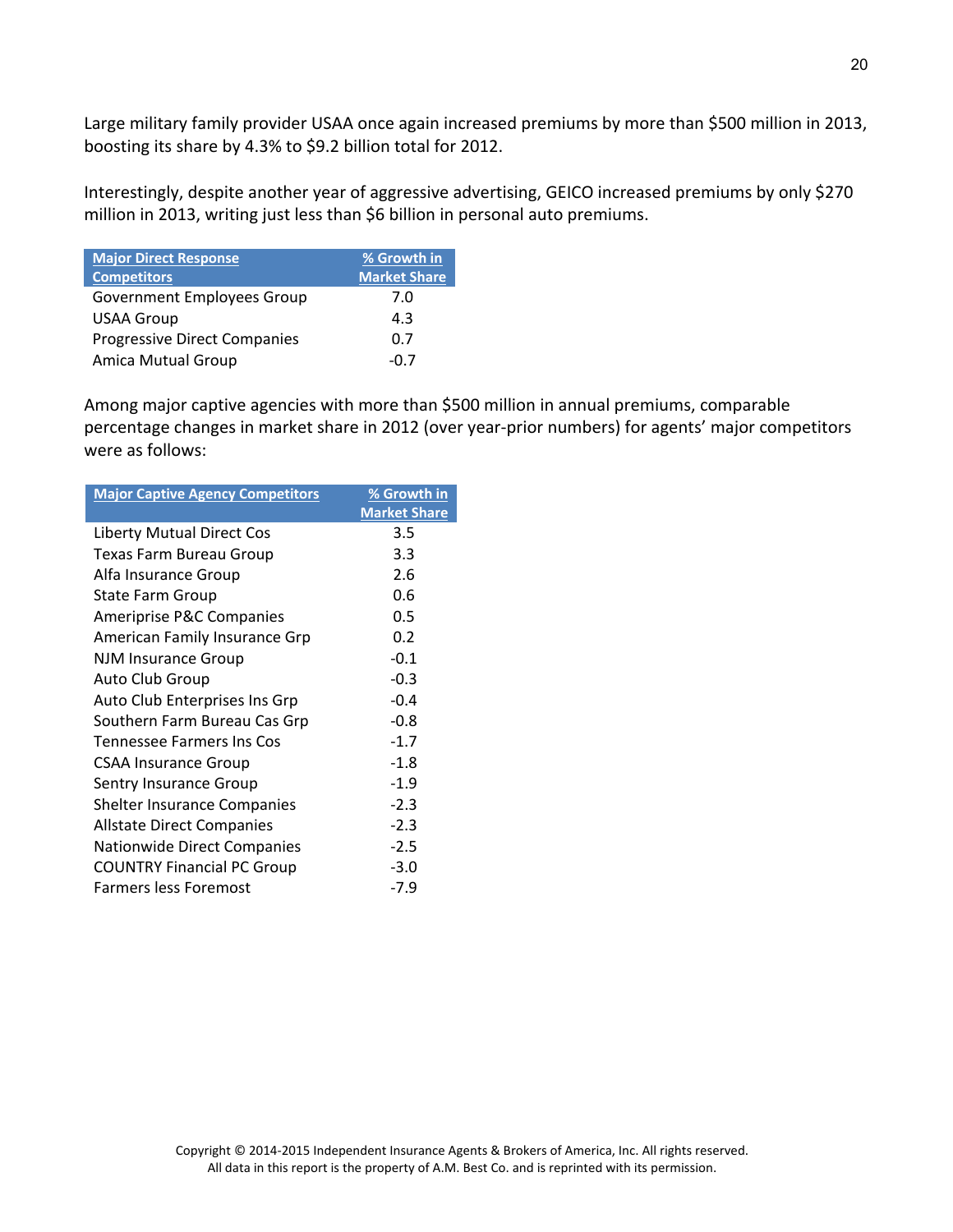### **F. Homeowners Insurance Market**

| 2013 Homeowners |                                         |         |                                  |  |  |  |
|-----------------|-----------------------------------------|---------|----------------------------------|--|--|--|
|                 | <b>Direct Premium</b><br><b>Written</b> | % Share | % Premium Growth<br>2011 to 2012 |  |  |  |
| National        | \$10.4B                                 | 12.9    | $-10.6$                          |  |  |  |
| Regional        | \$23.0B                                 | 28.4    | 13.0                             |  |  |  |
| Exclusive       | \$42.5B                                 | 52.6    | 4.2                              |  |  |  |
| Direct          | \$4.9B                                  | 6.1     | 12.1                             |  |  |  |
| TOTAL           | \$80.7B                                 | 100     | 4.7                              |  |  |  |

The homeowners insurance market grew by \$3.7 billion in 2012, but this was slightly less than the \$4.1 billion it grew in 2012. Still, that \$3.7 billion represented 4.7% growth over the \$77 billion it wrote in 2012.



Almost three‐fourths of the \$3.7 billion growth came from regional IAs carriers who grew \$2.6 billion, for a whopping 13% increase over the \$20.3 billion they wrote in 2012.

Mirroring their contraction in personal auto, national IA carriers wrote \$1.2 billion less in homeowner premiums in 2013 than they did in 2012.

Direct response writers wrote about \$500 million more in homeowner premiums than they did in 2012, but still as a group controlled only 6.1% of the total market. The report later shows that USAA generated most of this growth.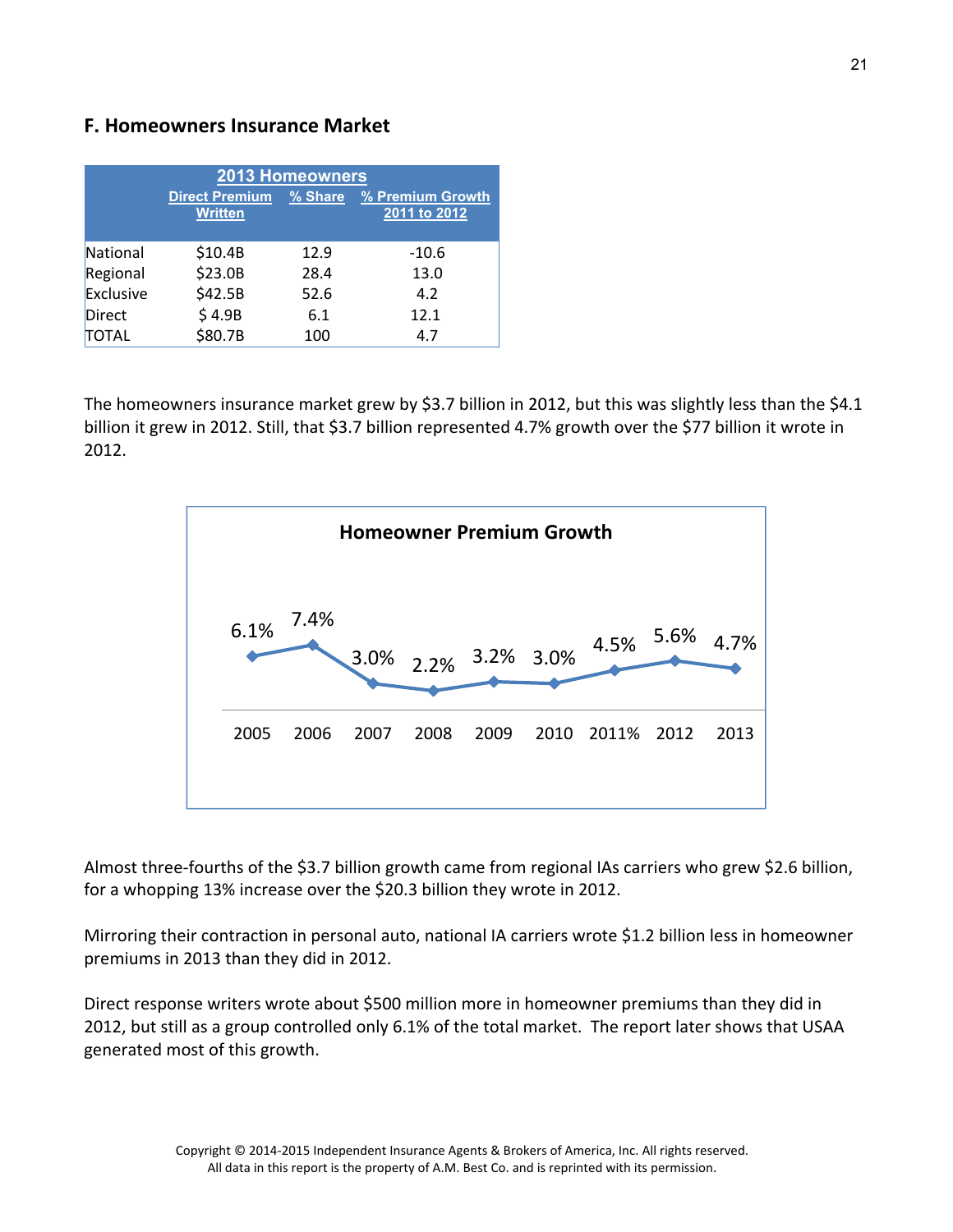Captive agents did write \$1.7 billion more in premiums in 2013 for a total \$42.5 billion. This growth, which translates to 4.2% as a percentage, is slightly below the market average growth rate of 4.7%. As a result, exclusive writers lost 0.3 percentage points of market share.



## **G. Homeowners Market Share: 2005 ‐ 2013**

Until this year, a view over the last nine years told the story of a slight shift where regional independent agency carriers appeared to capture several percentage points of market share at the expense of exclusive agencies. Conversely, regional writers picked up 2 percentage points, climbing from 26.4% to 28.4%.

Captive agencies saw only a slight dip from 52.9% to 52.6%, while direct writers jumped from 5.7% to 6.1%.

From 2005 to 2012, national IA companies slowly but surely lost a few fractions of a percentage point each year, culminating in a 1.5 percentage point decrease in share since 2005. In 2013, the retreat by a few national IAs from the homeowners market resulted in national writer share dropping 2.2 percentage points in one year, from 15.1% to 12.9%.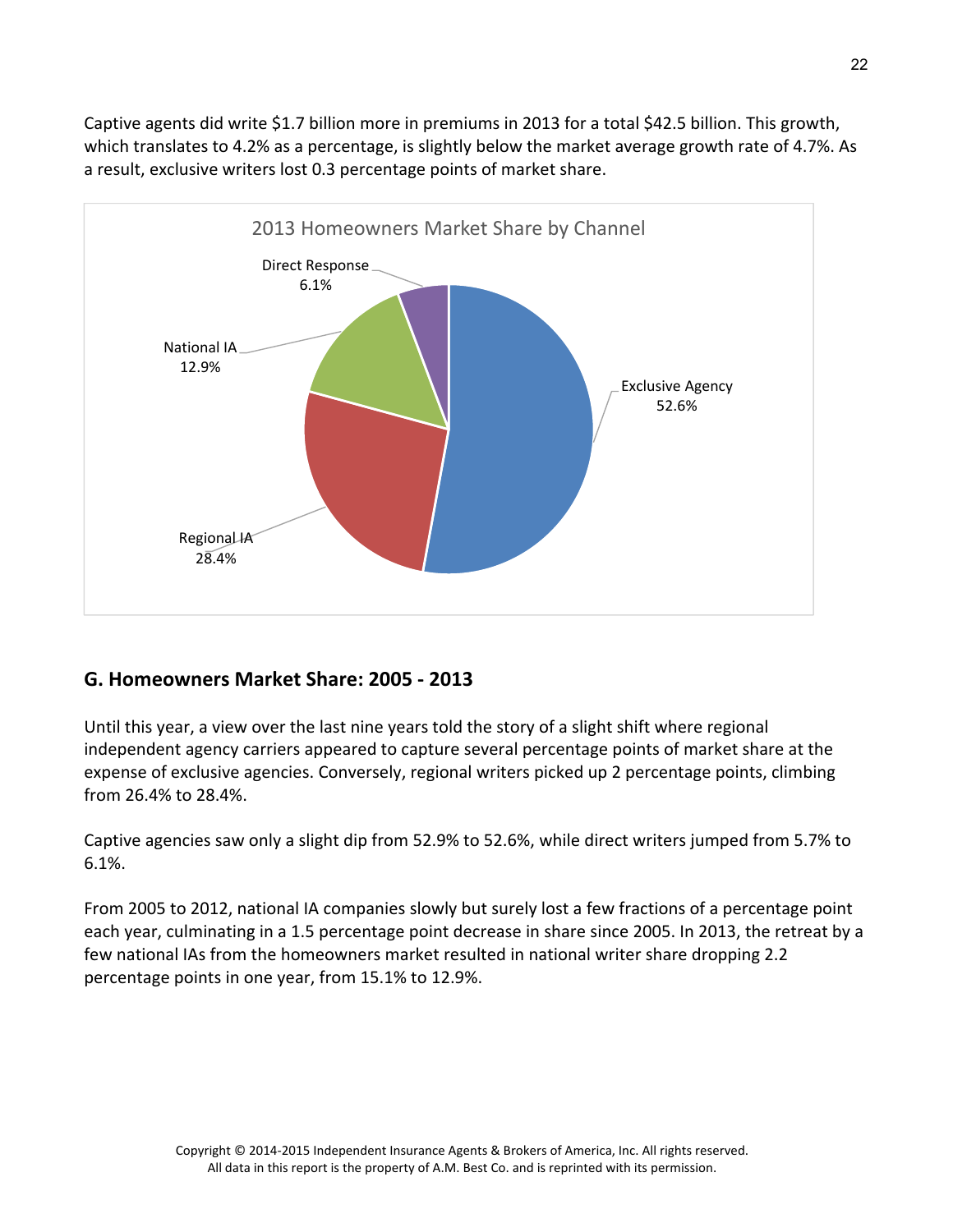Quite unlike its strong success in personal auto, direct response has grown very slowly in homeowners, up only 1.1 percentage point over the last nine years, closing in 2013 with 5.7% of the market, up from 4.9% in 2005.

| 8-Year View of Homeowners Share                                                    |       |       |       |             |       |       |       |
|------------------------------------------------------------------------------------|-------|-------|-------|-------------|-------|-------|-------|
| National IA <u>Compare</u> Regional IA Compare Exclusive Agency<br>Direct Response |       |       |       |             |       |       |       |
| 56.1%                                                                              | 56.3% | 56.6% | 56.2% | 52.4%       | 54.0% | 52.9% | 52.6% |
| 21.9%                                                                              | 22.2% | 22.4% | 23.1% | 24.9%       | 25.2% | 26.4% | 28.4% |
| 16.8%                                                                              | 16.1% | 16.1% | 15.6% | 15.7% 15.3% |       | 15.1% | 12.9% |
| 5.2%                                                                               | 5.4%  | 4.9%  | 5.1%  | 5.2%        | 5.4%  | 5.7%  | 6.1%  |
| 2006                                                                               | 2007  | 2008  | 2009  | 2010        | 2011  | 2012  | 2013  |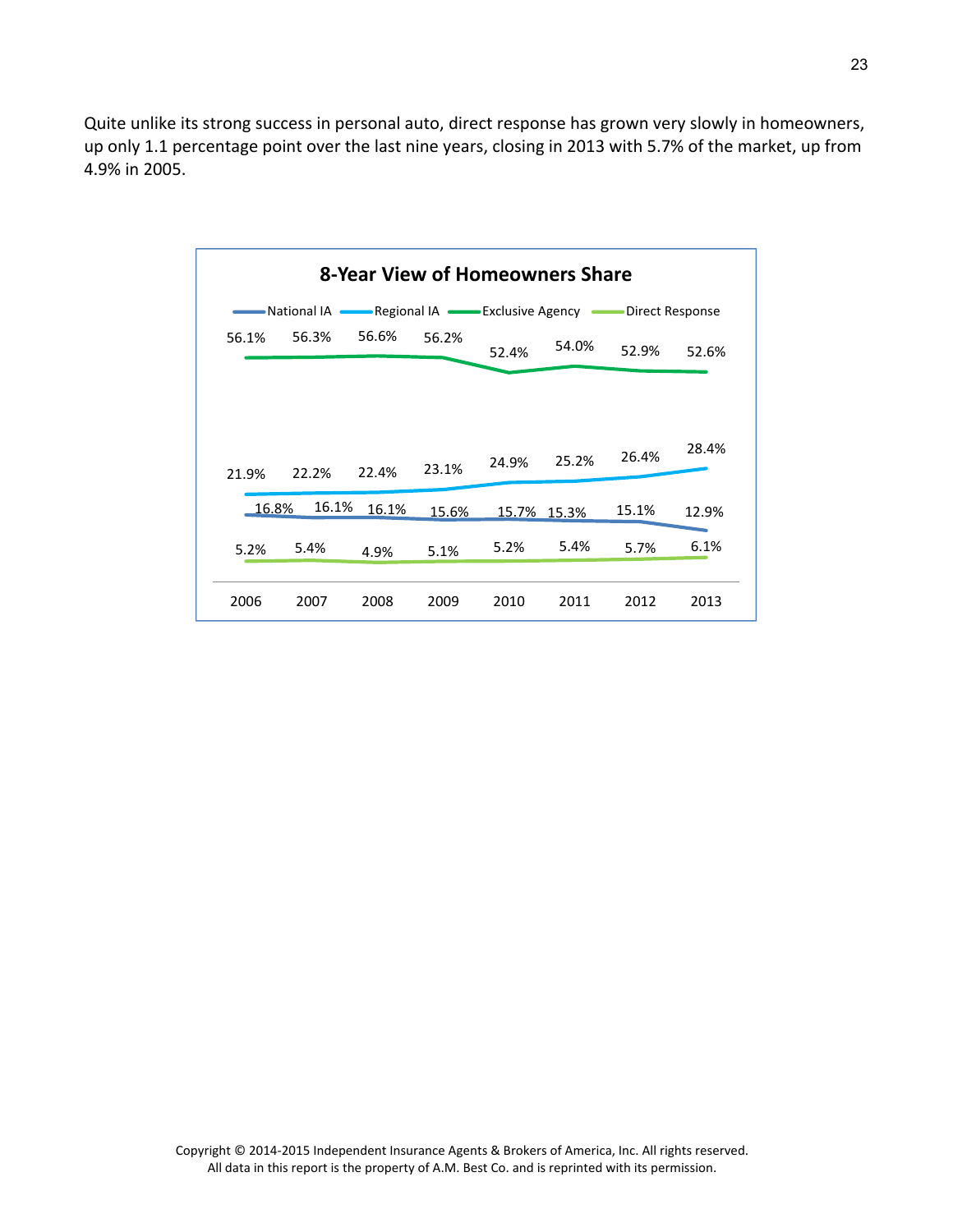#### **Largest IA Gains in Homeowners**

National and regional independent agency carriers — those booking at least \$100 million in homeowners premiums — that show the largest percentage gains in homeowners market share for 2013 include:

(Note: It is easier for carriers with smaller books in this line to show larger percentage changes in market share *because they are working from a smaller premium base.)*

| <b>National/Regional IA Carrier</b> | % Growth in<br><b>Market Share</b> |
|-------------------------------------|------------------------------------|
| <b>QBE Americas Group</b>           | 18.4                               |
| <b>ACUITY A Mutual Insurance Co</b> | 14.0                               |
| <b>ASI Companies</b>                | 12.5                               |
| Erie Insurance Group                | 9.4                                |
| <b>Liberty Mutual Agency Cos</b>    | 8.1                                |
| <b>Assurant P&amp;C Group</b>       | 8.1                                |
| Cincinnati Insurance Companies      | 6.7                                |
| <b>ACE INA Group</b>                | 4.7                                |
| <b>MAPFRE North America Group</b>   | 5.6                                |
| <b>National Lloyds Group</b>        | 5.6                                |
| <b>Tower Group Companies</b>        | 5.6                                |
| Safety Group                        | 5.4                                |
| Pacific Specialty Insurance Gr      | 4.5                                |
| <b>Grange Mutual Casualty Pool</b>  | 3.0                                |
| <b>MetLife Agency Companies</b>     | 3.0                                |
| Selective Insurance Group           | 2.3                                |
| <b>Vermont Mutual Group</b>         | 2.1                                |
| <b>Andover Companies Pool</b>       | 2.0                                |
| Donegal Insurance Group             | 1.9                                |
| <b>Mercury General Group</b>        | 1.8                                |
| <b>Westfield Group</b>              | 1.7                                |

Among those booking at least \$100 million in homeowners premiums, companies that reported the largest percentage losses in homeowners market share for 2013 include: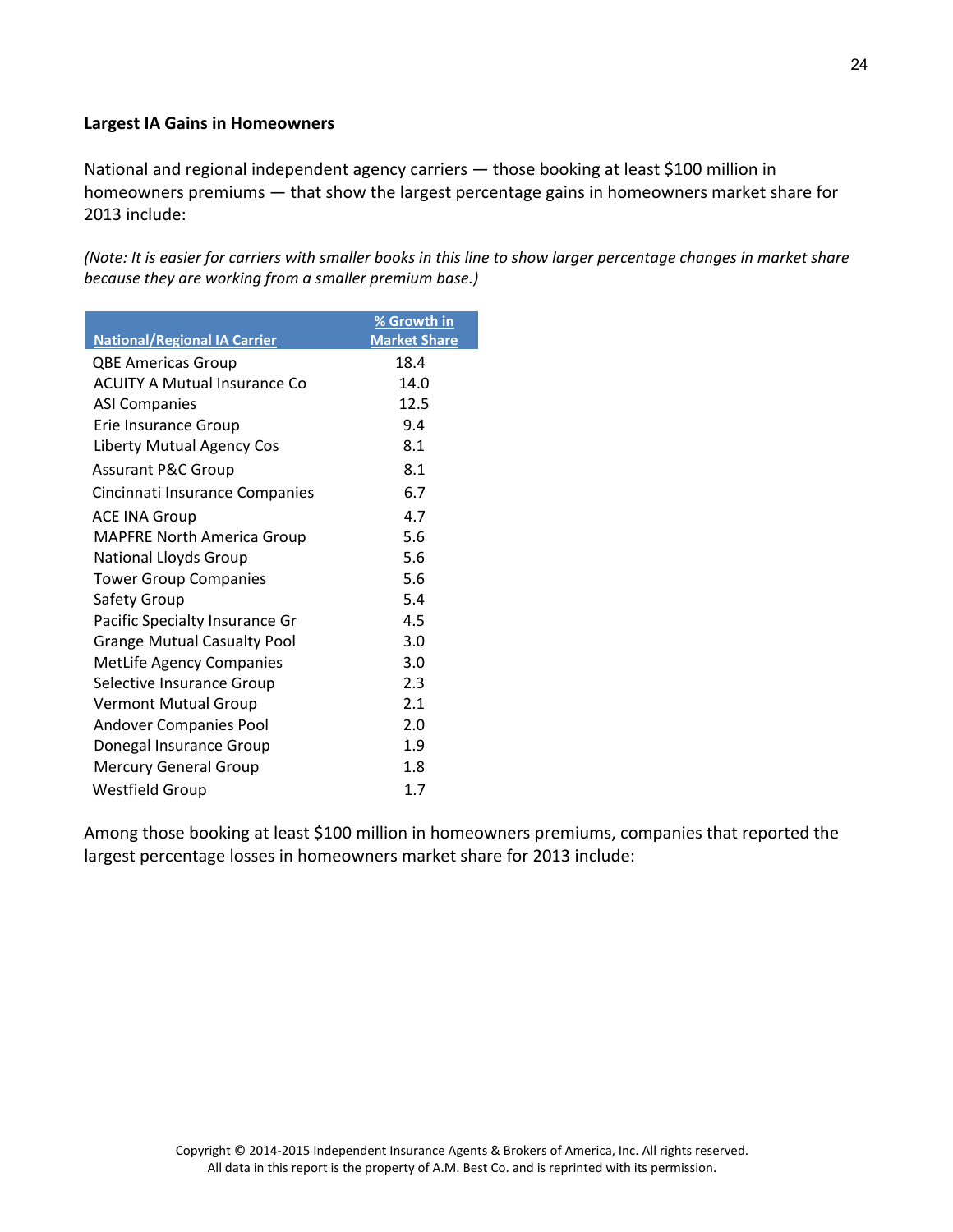|                                     | % Growth in         |
|-------------------------------------|---------------------|
| <b>National/Regional IA Carrier</b> | <b>Market Share</b> |
| <b>Hartford Insurance Group</b>     | $-1.4$              |
| <b>Motorists Insurance Pool</b>     | $-2.3$              |
| <b>NYCM Insurance Group</b>         | $-2.6$              |
| Universal Ins Grp Puerto Rico       | $-2.6$              |
| <b>Frankenmuth Insurance Group</b>  | $-2.9$              |
| Universal Ins Holdings Grp          | $-4.3$              |
| <b>Quincy Mutual Group</b>          | $-4.6$              |
| Allianz of America Companies        | $-5.3$              |
| Kemper P&C Group                    | $-6.0$              |
| <b>Travelers Group</b>              | $-6.8$              |
| Main Street America Group           | $-7.9$              |
| Hanover Ins Grp P&C Cos             | $-9.3$              |

### **Competitors**

Of the direct response competitors, only USAA writes more than \$1 billion in homeowners premiums. (USAA recorded \$4.3 billion in premiums in 2013.)

| <b>Major Direct Response</b><br><b>Competitors</b> | % Growth in<br><b>Market Share</b> |
|----------------------------------------------------|------------------------------------|
| <b>USAA Group</b>                                  | 7.2                                |
| <b>Amica Mutual Group</b>                          | 6.5                                |
| <b>Progressive Direct Companies</b>                | 3.9                                |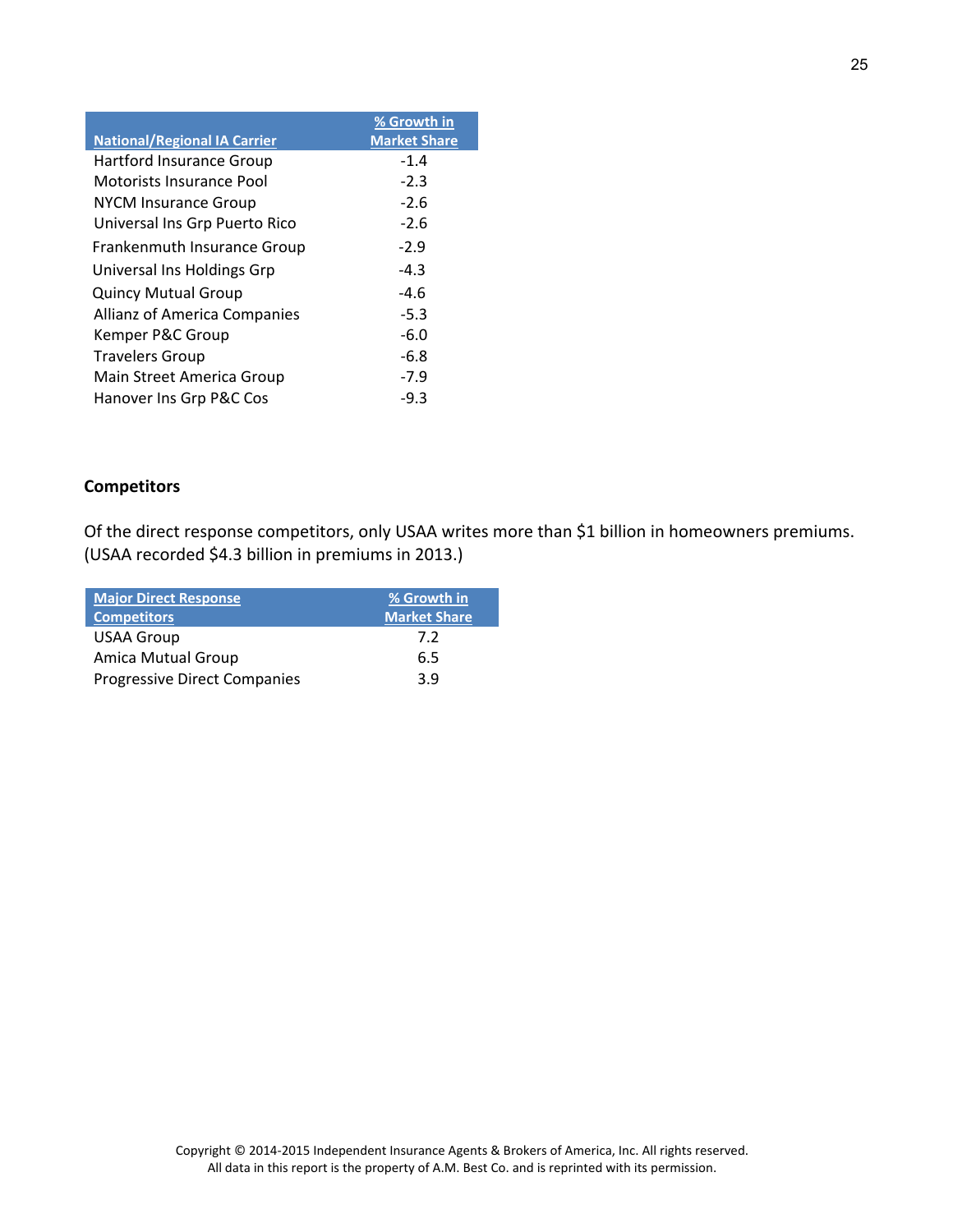Below are market share gains or losses for captive agencies with more than \$100 million in homeowners premiums:

| <b>Major Captive Agent</b>             | % Change in         |
|----------------------------------------|---------------------|
| Competitors*                           | <b>Market Share</b> |
| <b>Ameriprise P&amp;C Companies</b>    | 22.5                |
| <b>Texas Farm Bureau Group</b>         | 8.1                 |
| <b>Liberty Mutual Direct Cos</b>       | 8.0                 |
| Michigan Farm Bureau Group             | 6.3                 |
| Farm Bureau P&C Group                  | 5.9                 |
| Auto Club Enterprises Ins Grp          | 4.3                 |
| American Family Insurance Grp          | 3.2                 |
| Tennessee Farmers Ins Cos              | 1.8                 |
| United Farm Bureau of IN Group         | 1.4                 |
| NJM Insurance Group                    | 1.2                 |
| <b>CSAA Insurance Group</b>            | $-1.0$              |
| North Carolina Farm Bureau Grp         | $-1.3$              |
| Auto Club Group                        | $-1.9$              |
| <b>American National P&amp;C Group</b> | $-2.0$              |
| Georgia Farm Bureau Group              | $-3.3$              |
| Munich-American Holding Corp Cos       | $-5.0$              |
| Kentucky Farm Bureau Group             | $-5.5$              |
| Alfa Insurance Group                   | $-5.5$              |
| <b>Allstate Direct Companies</b>       | $-7.6$              |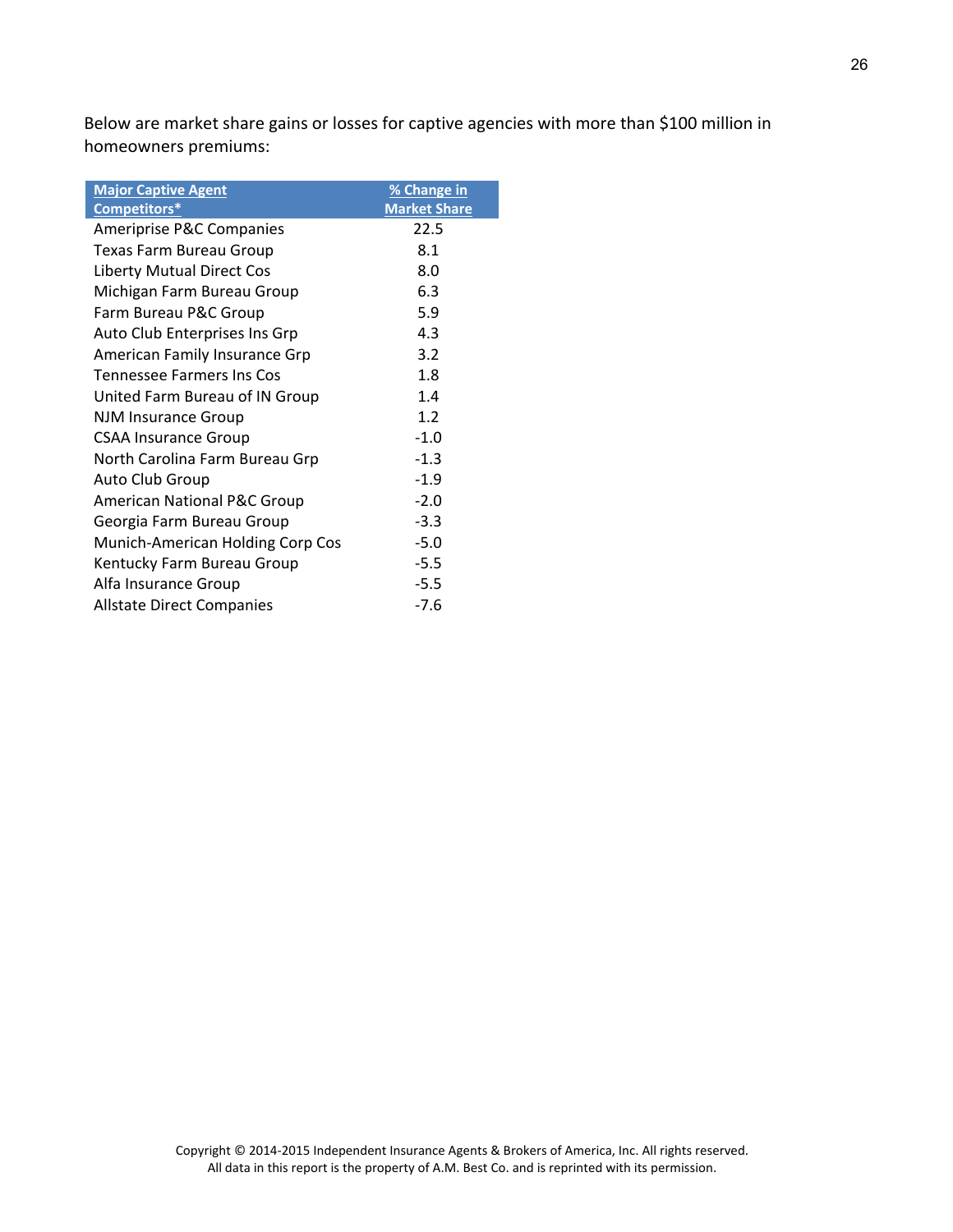## **Final Thoughts on the Overall Personal Lines Market**

As noted in IIABA's previous market share reports, independent agents and brokers have a lucrative opportunity in this enormous personal lines consumer market:

- The personal lines market is as large as the commercial lines market, with each generating \$266 billion a year. Booking even 0.1% share of the personal lines market actually translates to more than \$266 million per year in premiums written.
- Personal lines premiums have grown at more than \$10 billion a year for two years in a row. Capturing just 1 percentage point of the annual growth represents an opportunity of \$100 million in premiums written.
- The independent agency carriers' overall share is higher now than it was during the 1990s, and regional IAs have increased their market share from about 18% to more than 26% of the personal lines market.
- Of the top national and regional independent agency carriers, one-half of these firms grew premiums above the overall market average and thus increased their market share in 2013.
- IAs were able to grow personal lines market share at least slightly in 26 states.
- Many IAs are proving that the model can work in the private‐passenger auto market, which has now grown to \$181 billion a year. Of the top national and regional IAs, far more increased premiums in this market than not, and many grew those premiums faster than the overall market average. Collectively, IAs still write approximately one‐third of all private auto premiums, despite the increased competition from direct response writers.
- Relative to commercial lines  $-$  which are 80% dominated by independent agents and brokers  $$ car, home and related personal lines of coverage represent a massive pool of untapped potential into which independent agents and brokers can wade. Well-managed, strategically thinking and proactive firms are seeking customers in all lines of coverage, including personal lines.
- Many IAs are competing locally with direct response and captive agencies by combining customized service and advanced technology to personal lines marketing. In addition to exceptional personal service, agents are using real‐time pricing and communications technologies to provide a set of competitively priced products and choices from multiple Trusted Choice® insurance brands, which direct response websites, call centers nor captive agencies can do.
- Some IAs have taken on direct response competitors directly by providing affordable instant online quotes at agency websites and then adding exceptional customer service during customer onboarding, routine servicing, and renewal.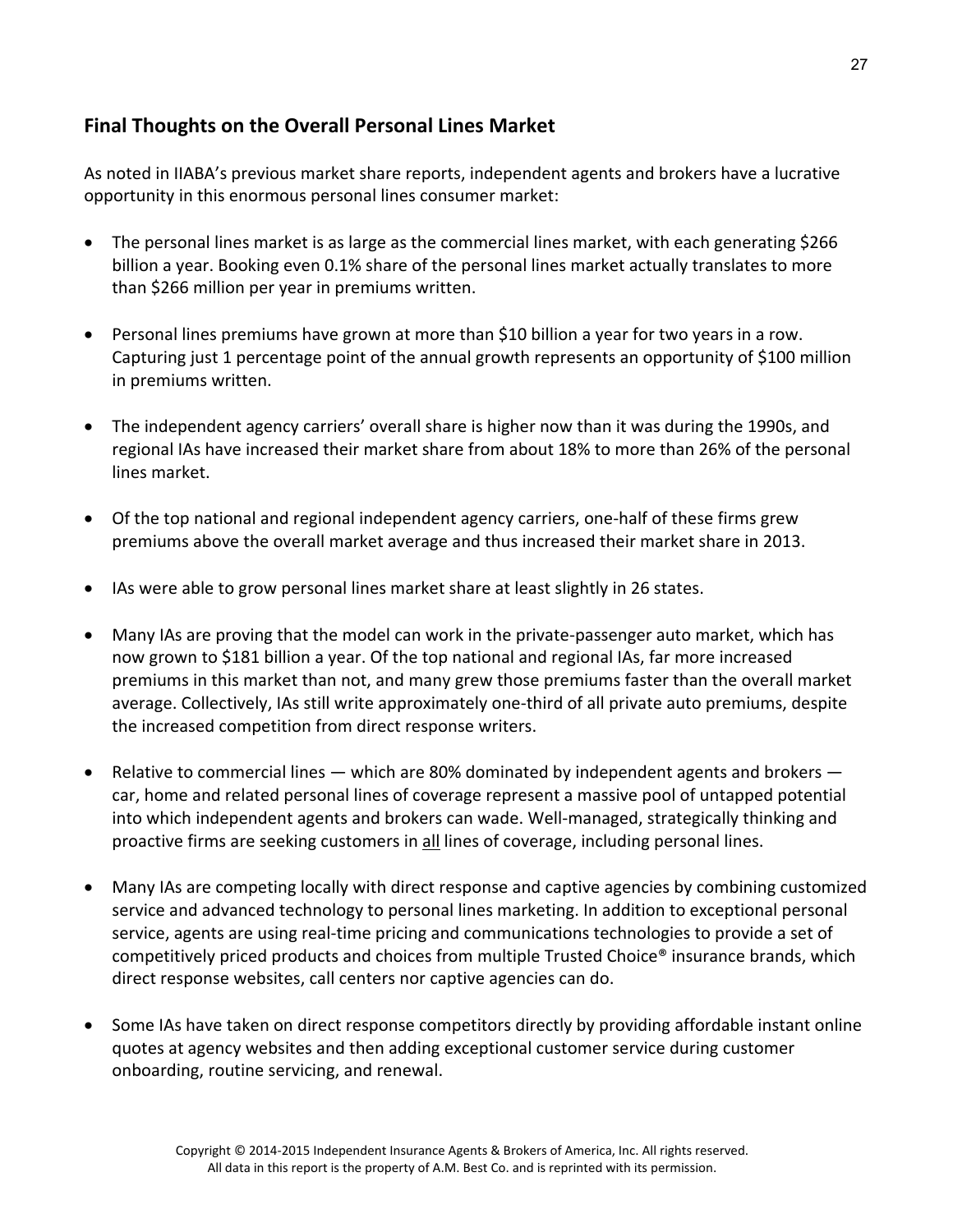# **IV. Expense Comparisons**

Insurance industry observers often assert that the IA model is at an inherent disadvantage relative to other distribution systems. They believe other channels have lower costs and thus can pass that savings along to customers. But generalizations can be misleading. A closer look at the data shows that several IA carriers have competed exceedingly well against the direct response giants. Furthermore, the independent agency model fares far better on this metric than captive agency competitors.

It is true that as a category, direct response writers report better operating expense ratios than IAs or captive writers. However, individual carrier performance varies greatly. On average, direct writers recorded ratios of 29%, but the highest ratios reported by a direct writer was 35%. The table on the following page shows that that more than 10 IA firms either beat or came within several percentage points of matching the competition.

In fact, since IIABA launched this research review in the mid-1990s, we have consistently have found that both national and regional IAs perform better than many captive agency firms and often rival direct response channels on efficiency.

For this comparison, IIABA examines carriers' operating ratios for private-passenger auto insurance the line of business in which *all* distribution systems compete in a major way. Net operating expense ratios can be used to compare efficiency across companies and distribution methods.<sup>1</sup> Lower net operating expense ratios reflect more efficient operations.

When considering distribution channel averages, both national IAs and their regional counterparts beat captive agencies on the net operating expense ratio. National IAs calculated to 40.9% and regional IAs to 38.3%. Captive agency carriers came in higher at 41.2%.

| <b>System Averages Net Operating Expense Ratio for</b><br><b>Each Distribution System (2013)</b> |      |  |
|--------------------------------------------------------------------------------------------------|------|--|
| <b>National Agency Writers</b>                                                                   | 40.9 |  |
| <b>Regional Agency Writers</b><br>38.3                                                           |      |  |
| <b>Exclusive Agency Writers</b><br>41.2                                                          |      |  |
| Direct Response Writers<br>259                                                                   |      |  |

 $\overline{a}$ 

The expense ratios calculated for 2013 for each channel did not vary greatly from 2012. No distribution systems average moved up or down by more than 1 percentage point.

<sup>&</sup>lt;sup>1</sup>Because of the discrepancies in how companies categorize their expenses, IIABA has found that the only way to get a true apples-to-apples comparison is to use operating expense ratios. The operating ratio is the combination of the company's *underwriting expense ratio and loss adjustment expense ratio. The underwriting expense ratio includes the* commissions/broker fees ratio, other acquisition expense ratio, general expense ratio, and the taxes, licenses and fees ratio.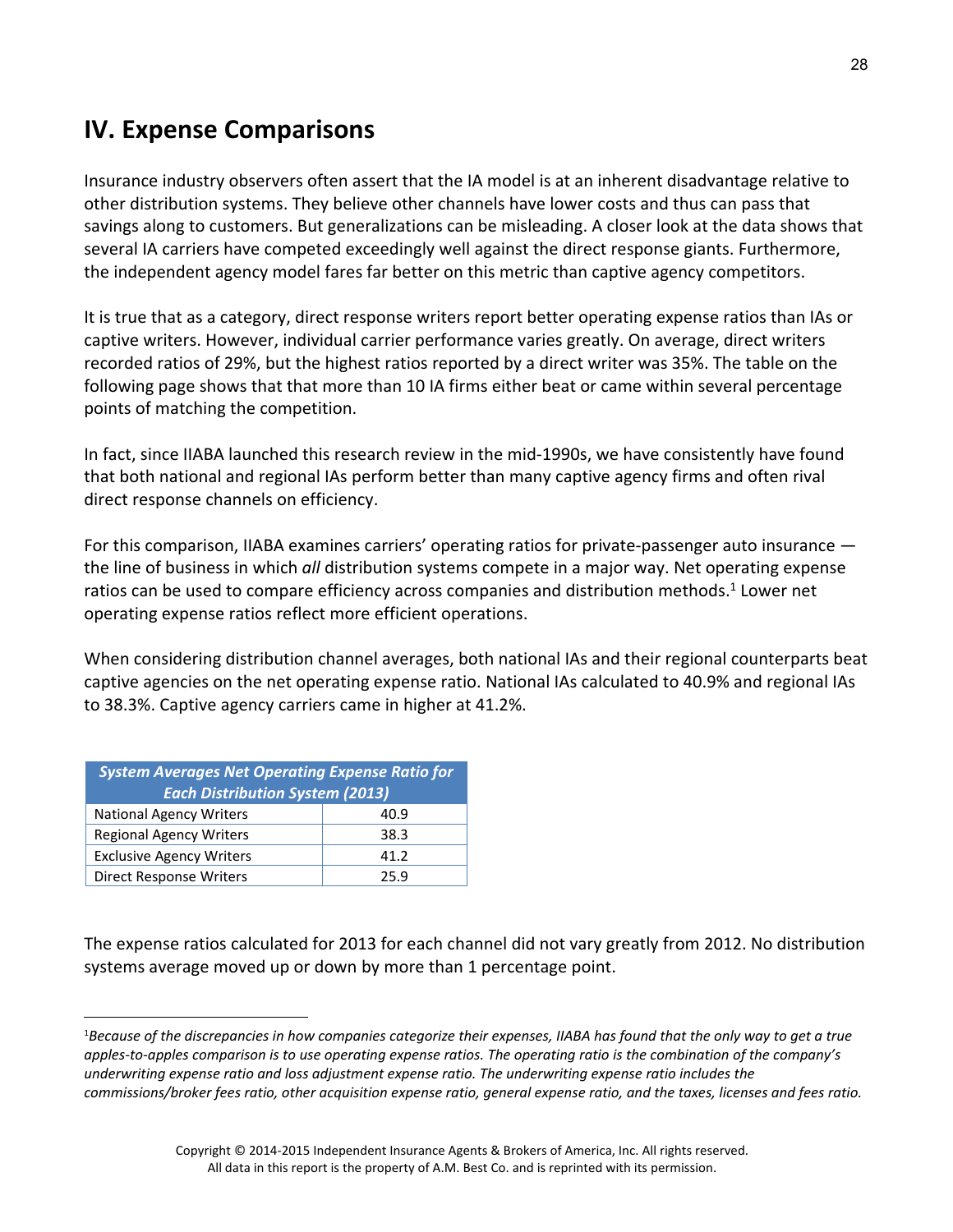# **A. 2013 Private‐Passenger Auto Operating Ratios**

The following table of operating ratios in personal automobile insurance lists selected IA, large captive and direct response companies. All are sorted from most efficient to least efficient.

| <b>Operating Expense Ratios for Select Insurance Agencies (2013)</b> |                 |                 |                 |                 |
|----------------------------------------------------------------------|-----------------|-----------------|-----------------|-----------------|
|                                                                      | <b>National</b> | <b>Regional</b> | <b>Captive</b>  | <b>Direct</b>   |
|                                                                      | IA              | IA              | <b>Agencies</b> | <b>Response</b> |
| <b>USAA</b>                                                          |                 |                 |                 | 21.0            |
| <b>GEICO</b>                                                         |                 |                 |                 | 26.0            |
| <b>Progressive Direct</b>                                            |                 |                 |                 | 31.6            |
| <b>Drive</b>                                                         |                 | 31.7            |                 |                 |
| Southern Farm Bureau                                                 |                 |                 | 33.5            |                 |
| Hartford                                                             | 33.8            |                 |                 |                 |
| Auto Club Enterprises Ins Grp                                        |                 |                 | 34.4            |                 |
| Auto-Owners                                                          |                 | 34.7            |                 |                 |
| Amica Mutual                                                         |                 |                 |                 | 35.0            |
| <b>COUNTRY Financial</b>                                             |                 |                 | 36.0            |                 |
| Erie                                                                 |                 | 37.2            |                 |                 |
| <b>NJM Insurance</b>                                                 |                 |                 | 37.8            |                 |
| Infinity                                                             |                 | 38.0            |                 |                 |
| MetLife Agency                                                       |                 | 38.0            |                 |                 |
| <b>MAPFRE</b>                                                        |                 | 38.1            |                 |                 |
| Cincinnati                                                           | 38.8            |                 |                 |                 |
| State Auto                                                           |                 | 39.2            |                 |                 |
| Chubb Group                                                          | 39.2            |                 |                 |                 |
| American Family                                                      |                 |                 | 40.4            |                 |
| <b>Mercury General</b>                                               |                 | 40.4            |                 |                 |
| Auto Club Group                                                      |                 |                 | 40.8            |                 |
| <b>Allstate Direct</b>                                               |                 |                 | 40.9            |                 |
| Hanover                                                              | 41.1            |                 |                 |                 |
| Kemper                                                               | 41.5            |                 |                 |                 |
| <b>Travelers</b>                                                     | 41.7            |                 |                 |                 |
| State Farm                                                           |                 |                 | 42.8            |                 |
| <b>Liberty Mutual</b>                                                |                 |                 | 43.0            |                 |
| Farmers (less Foremost)                                              |                 |                 | 43.1            |                 |
| <b>Nationwide Direct</b>                                             |                 |                 | 43.1            |                 |
| Sentry                                                               |                 |                 | 43.6            |                 |
| <b>Grange Mutual</b>                                                 |                 | 43.9            |                 |                 |
| Palisades Group                                                      |                 | 44.0            |                 |                 |
| <b>CSAA Insurance Group</b>                                          |                 |                 | 44.8            |                 |
| Liberty Mutual Agency Cos                                            |                 | 44.9            |                 |                 |
| <b>ACE INA Group</b>                                                 | 48.8            |                 |                 |                 |
| AIG (less direct response)                                           | 50.0            |                 |                 |                 |
| <b>QBE Americas</b>                                                  | 50.7            |                 |                 |                 |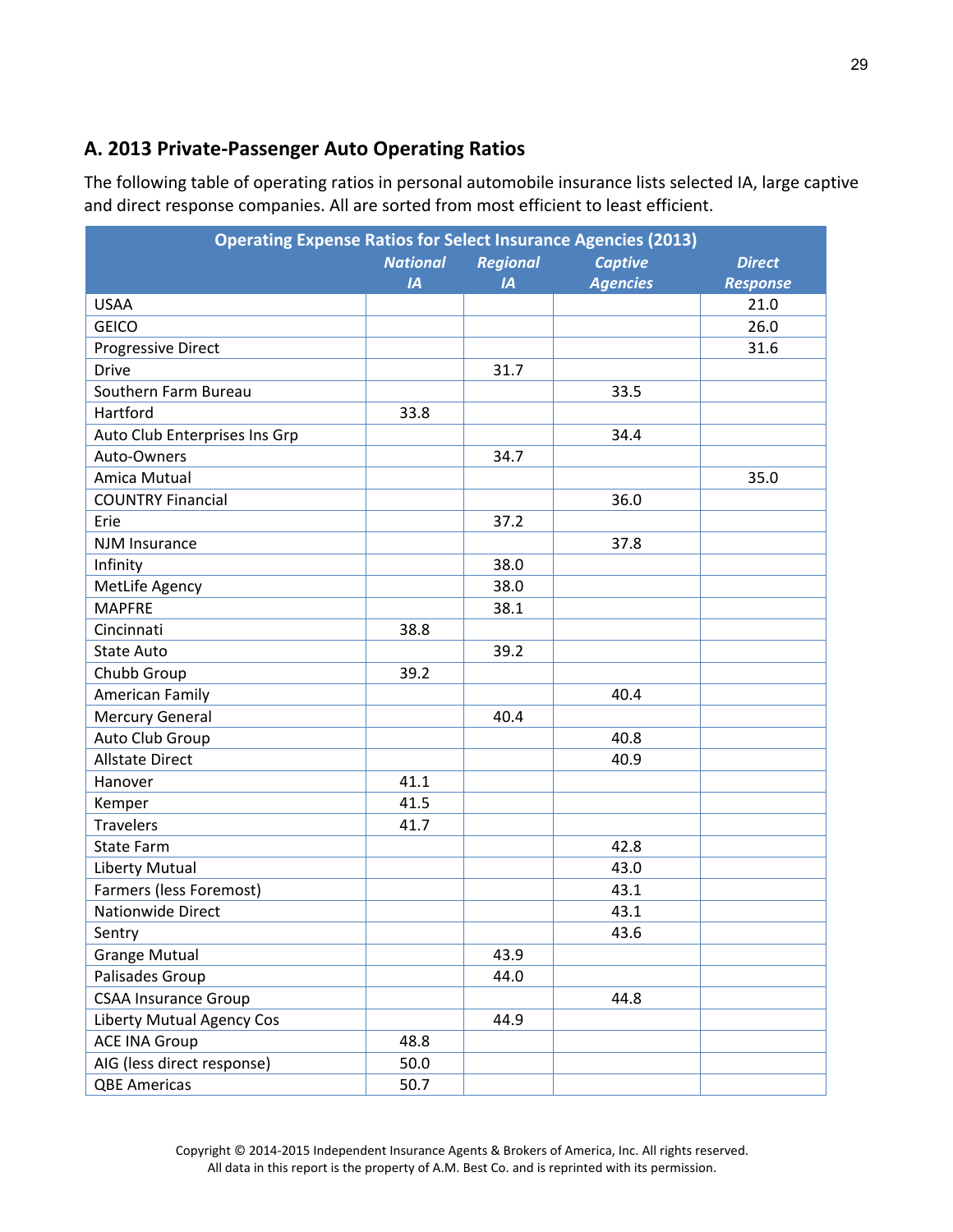# **V. Commercial Lines**

Commercial lines premiums grew more than \$14 billion in 2013, crushing the \$10+ billion growth recorded in 2012. This is the third year of strong growth after the contractions of the previous decade. After expanding more than \$35 billion in the last three years, commercial lines are now valued at \$266.2 billion.

Independent agents drove much of this growth, increasing their premiums in 2013 by \$10.5 billion over 2012 totals, writing \$210.9 billion. This comes on the heels of IA premiums growing more than \$8 billion in 2012 over 2011.

| <b>2013 Commercial Lines</b>   |                                                      |      |      |  |  |
|--------------------------------|------------------------------------------------------|------|------|--|--|
|                                | <b>Direct Premium</b><br>% Premium Growth<br>% Share |      |      |  |  |
| 2012 to 2013<br><b>Written</b> |                                                      |      |      |  |  |
| National                       | \$117.4B                                             | 44.1 | 1.6  |  |  |
| Regional                       | \$93.5B                                              | 35.1 | 10.1 |  |  |
| Exclusive                      | \$52.8B                                              | 19.8 | 6.9  |  |  |
| Direct                         | \$2.5B                                               | 1.0  | 12.6 |  |  |
| TOTAL                          | \$266.2B                                             | 100  | 5.6  |  |  |

This three‐year growth streak cuts across all four carrier categories included in this report. Nearly identically to 2011, all channels saw premium growth in 2012, but regional agency writers again captured more than their previous share of this growth, slightly improving their market share at the expense of other channels. However, no channel gained or lost more than 1 percentage point of share.



National independent agency carrier premiums grew by \$1.9 billion in 2013, which, while still positive at 1.6% annual growth rate, was a slight slowdown compared to the \$3.3 billion growth reported in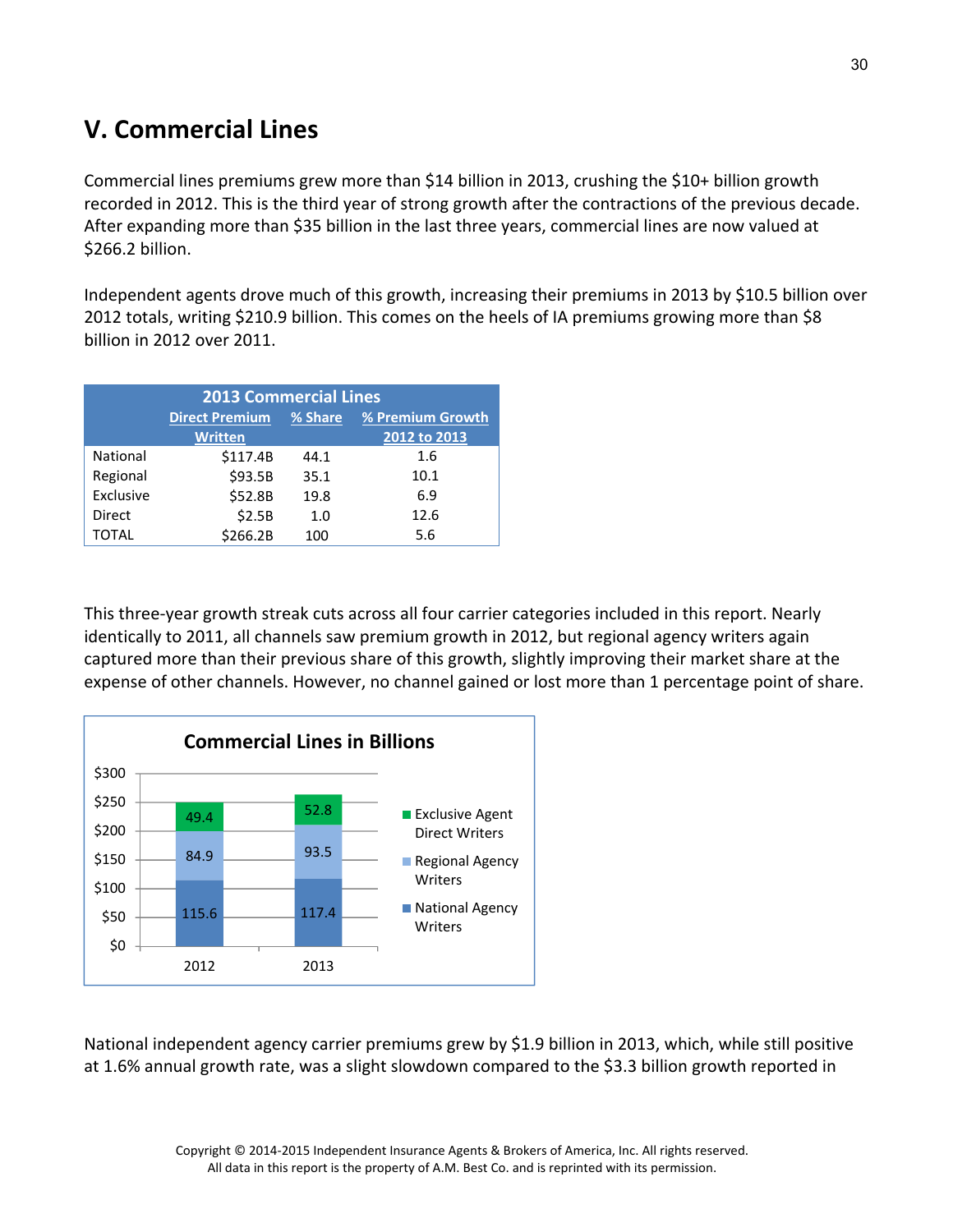2012. National agency writers now write \$117.4 billion in premiums; that represents 44.1% share of the \$266.2 billion market.

Regional IA writers grew premiums in 2013 by \$8.6 billion over 2012 levels. This represents a 10.1% increase. Regional writers are now on track to break the \$100 billion mark in 2014 after writing \$93.5 billion, or 34.1% of the total market in 2013.

Captive agency writers also grew premiums in 2013, by \$3.44 billion. They recorded \$52.8 billion, or just shy of a 20% market share (19.8%).

Even direct response carriers grew total premiums in 2013, reporting a modest \$300 million increase over 2012, for a total in 2013 of \$2.5 billion. This was enough, however, to finally break a full 1% market share.

Given this \$35 billion expansion over the last three years, commercial lines have shot past their pre‐ recession levels and now surpass their 2006 to 2007 levels by \$5 billion or nearly 2%.

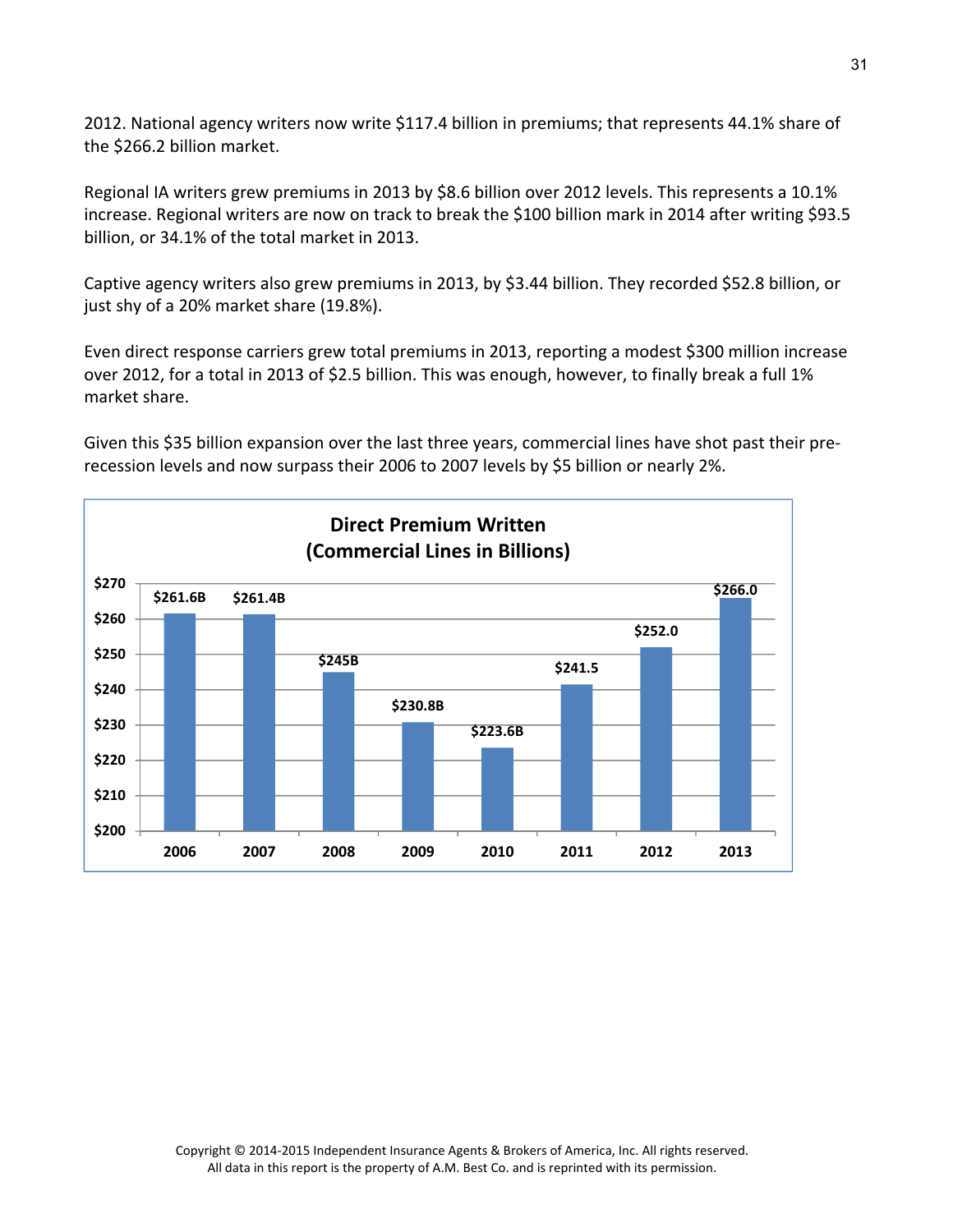

While all four sectors grew last year, some grew above or below the market average, and thus their respective market shares shifted slightly. While national IAs still dominated, with approximately 45% of the overall commercial market, their 2013 growth was positive, but less than the other channels' (excluding direct response), and thus their overall share of the total market dipped 1.2 percentage points. Regional IAs picked up most of this and some, increasing their share 1.4 percentage points. Combined then, the net effect on the market share of all independent agency writers was a tiny dip to 79.2% of the overall commercial market.

This continues a trend over the last eight years: National IA share has declined now for a total of 4 percentage points while regional IA share has grown during that time by almost 3 percentage points. Captive carriers have bounced between 18.4% and 20.1% of the market during that time, but have stabilized between 19.7% and 19.8% during the last three years. As mentioned, direct response continues to write miniscule fractions in this market, barely growing share 0.3 percentage points during that eight‐year period.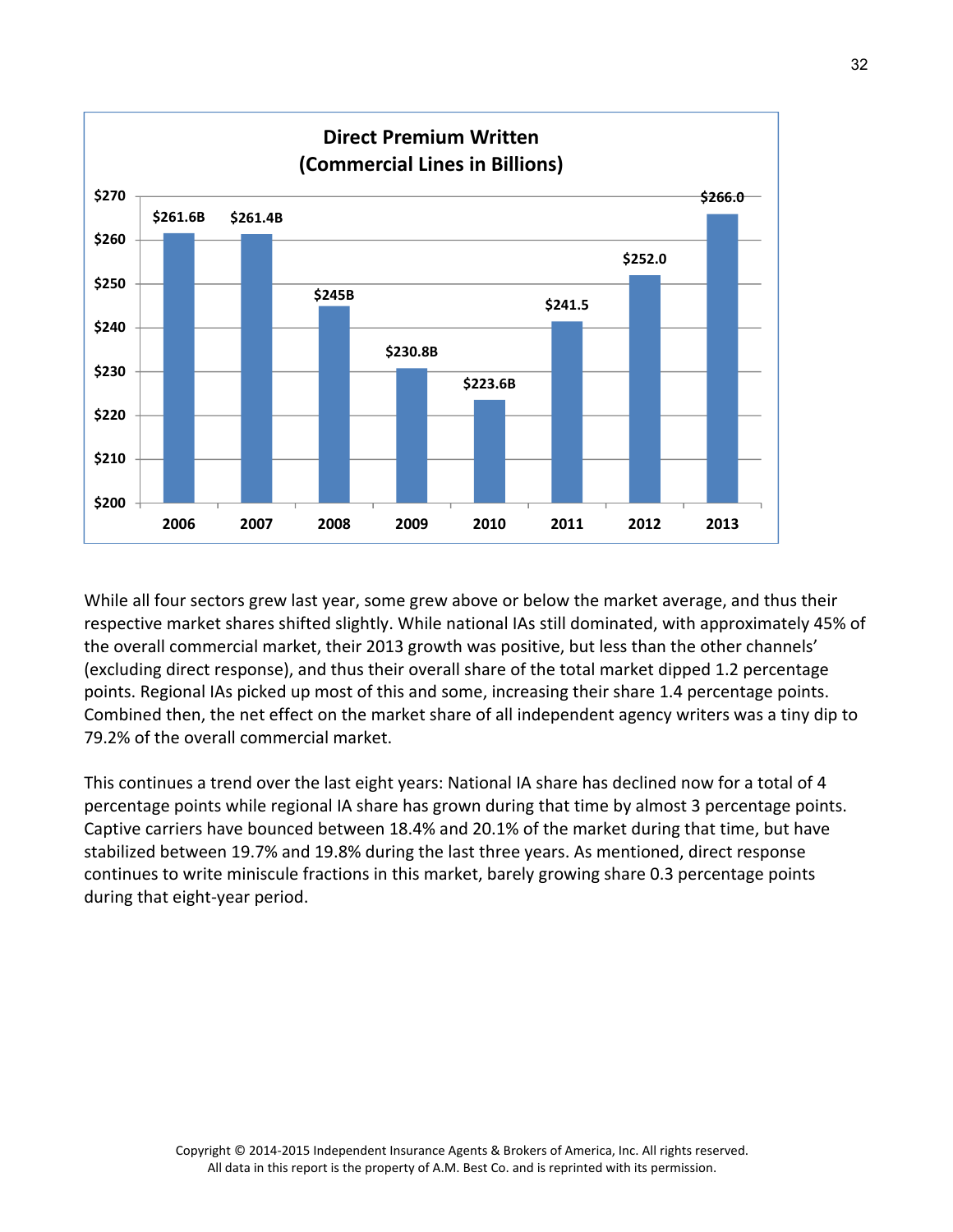| <b>Commercial Lines Share 2006-2014</b>                                  |       |       |       |       |       |       |       |
|--------------------------------------------------------------------------|-------|-------|-------|-------|-------|-------|-------|
| National IA<br>Regional IA<br><b>Exclusive Agency</b><br>Direct Response |       |       |       |       |       |       |       |
| 48.1%                                                                    | 48.0% | 46.2% | 47.7% | 47.2% | 45.9% | 45.8% | 44.1% |
| 32.3%                                                                    | 32.1% | 32.9% | 31.5% | 31.5% | 33.5% | 33.7% | 35.1% |
| 18.9%                                                                    | 19.1% | 20.1% | 19.9% | 18.4% | 19.7% | 19.6% | 19.8% |
| 0.7%                                                                     | 0.8%  | 0.8%  | 0.9%  | 0.9%  | 0.9%  | 0.9%  | 0.95% |
| 2006                                                                     | 2007  | 2008  | 2009  | 2010  | 2011  | 2012  | 2013  |

When looking at the big picture, however, independent agents and brokers continue to control just about \$8 of every \$10 in commercial property and casualty insurance premiums.

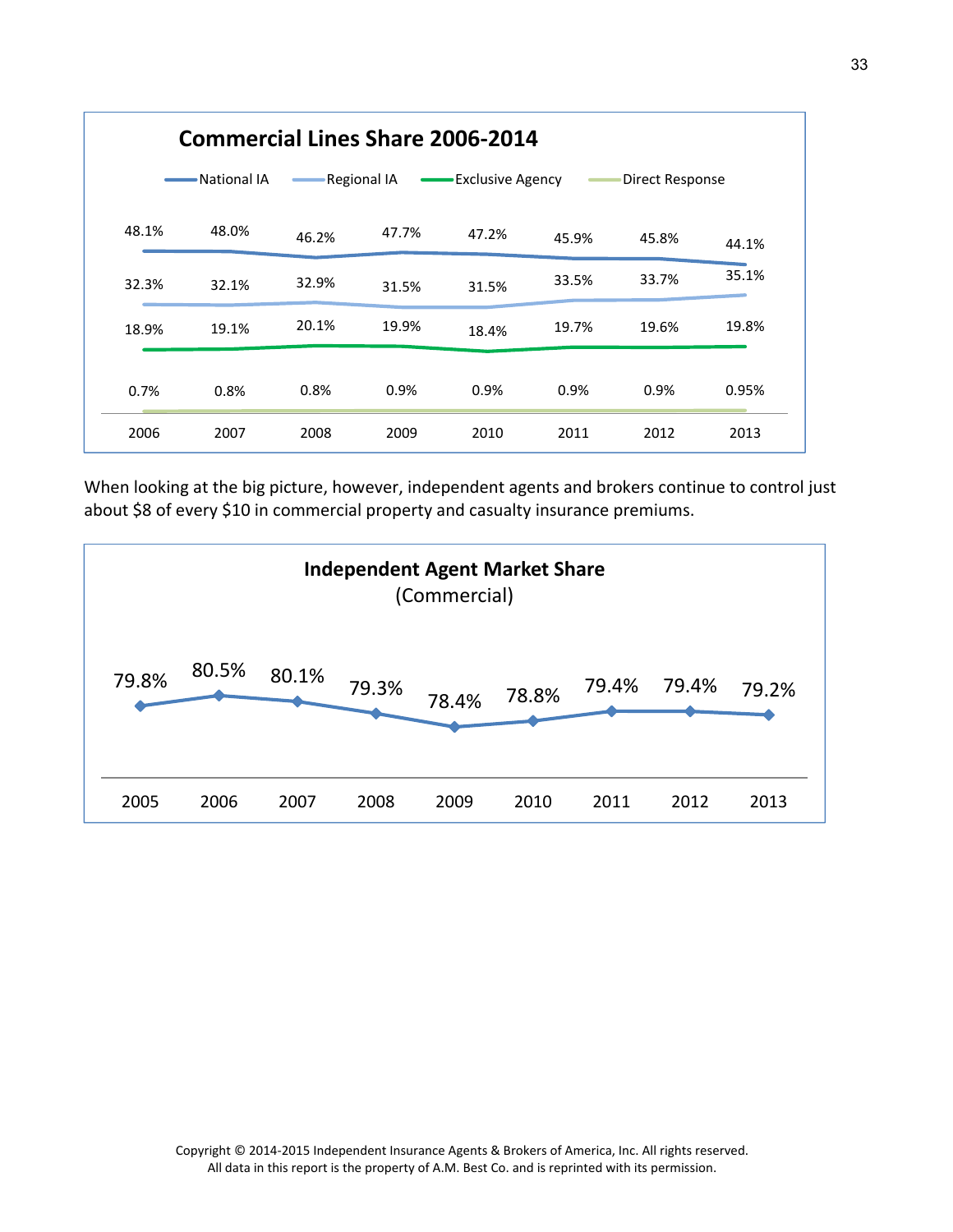## **A. Commercial Auto**

The commercial automobile insurance market continued to accelerate, growing \$1.7 billion in 2013, well above the \$1.1 billion it grew in 2012 or the approximately \$300 million it grew in 2011. The \$1.7 billion in 2013 represents nearly a 7% increase over 2012. At \$26.9 billion, commercial auto continues to constitute approximately 10% of the overall commercial market.

| <b>2013 Commercial Auto</b> |                                         |           |                                  |  |  |
|-----------------------------|-----------------------------------------|-----------|----------------------------------|--|--|
|                             | <b>Direct Premium</b><br><b>Written</b> | $%$ Share | % Premium Growth<br>2011 to 2012 |  |  |
| National                    | \$9.8B                                  | 36.4      | 3.0                              |  |  |
| Regional                    | \$12.9B                                 | 47.9      | 10.4                             |  |  |
| Exclusive                   | \$4.2B                                  | 15.4      | 5.4                              |  |  |
| <b>TOTAL</b>                | \$26.9B                                 | 100       | 4.6                              |  |  |

IA writers constitute 86.5% of the market – and, not surprisingly, they contributed about that much of the growth. Independent agency writers generated \$1.5 billion of the \$1.7 billion in new premiums, or 87%.

Regional IA carriers were responsible for most of this, reporting \$1.2 billion in new premiums. National IAs wrote \$300 million more than in 2012. In percentage terms, these were 10.4% and 3% increases, respectively.

Captive agencies did grow premiums by \$200 million in 2013, a 5.4% boost, which represents a small increase over the \$150 million expansion they had in 2012 over 2011. At \$4.2 billion in total commercial auto premiums, captive agencies now control 15.4% of the market.

Will the direct response giants replicate their personal auto success in commercial auto? Not yet, the data suggests. Agents dominate the commercial auto business. Direct response firms collectively still write just a fraction of 1% of the market – 0.3%, to be precise.

A slow but steady shift in market share continued again in 2013. Captive and direct response agents saw little if any change. The national independent writer share dropped 1.4 percentage points, while regional agency writers increased almost the same amount. The net result shows national IAs down to 36.4%, regional IAs up to 47.9%, and captive up slightly to 15.4%.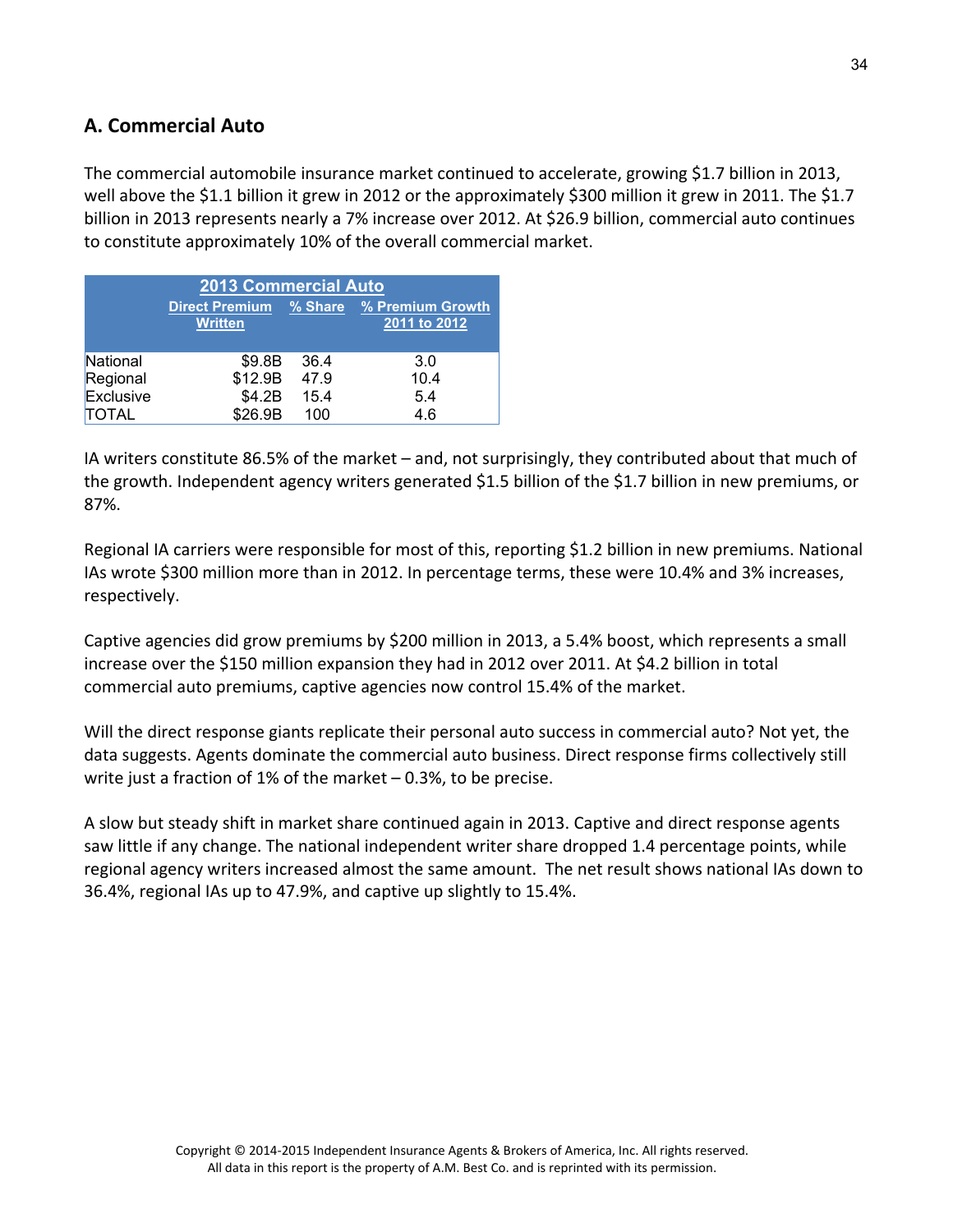

## **B. Workers' Compensation**

| 2013 Workers Comp |                                         |           |                                  |  |  |
|-------------------|-----------------------------------------|-----------|----------------------------------|--|--|
|                   | <b>Direct Premium</b><br><b>Written</b> | $%$ Share | % Premium Growth<br>2012 to 2013 |  |  |
| National          | \$22.5B                                 | 45.4      | 4.8                              |  |  |
| Regional          | \$19.6B                                 | 39.7      | 15.6                             |  |  |
| Exclusive         | \$7.4B                                  | 14.9      | 0.6                              |  |  |
| <b>TOTAL</b>      | \$49.5B                                 | 100       | 8.1                              |  |  |

Bouncing back after a slight slowdown in 2012, the workers' compensation market had a strong year in 2013, recording 8.1% growth in premiums. As with other lines, this makes the third year of solid growth after contracting the last few years of the previous decade.

This is the second year in a row that workers' comp has grown faster than the rest of the commercial lines. At \$45.8 billion, workers' comp now constitutes 18.6% of the overall commercial property and casualty market.

In 2013, nearly all of the year-over-year growth came from independent agency writers. National IAs grew at 4.8% in 2013, reporting \$1 billion more in premiums over 2012, while regionals grew a whopping 15.6%, reporting \$2.6 billion more than they did in 2012. Captive agencies remained nearly constant, writing a mere \$43 million more than in 2012.

From a market share perspective, regional IA share jumped 2.6 percentage points up to 39.7%, while national IAs carriers dropped 1.4 percentage points down to 45.4%. Captive carriers also lost 1.1 percentage points down to 16%.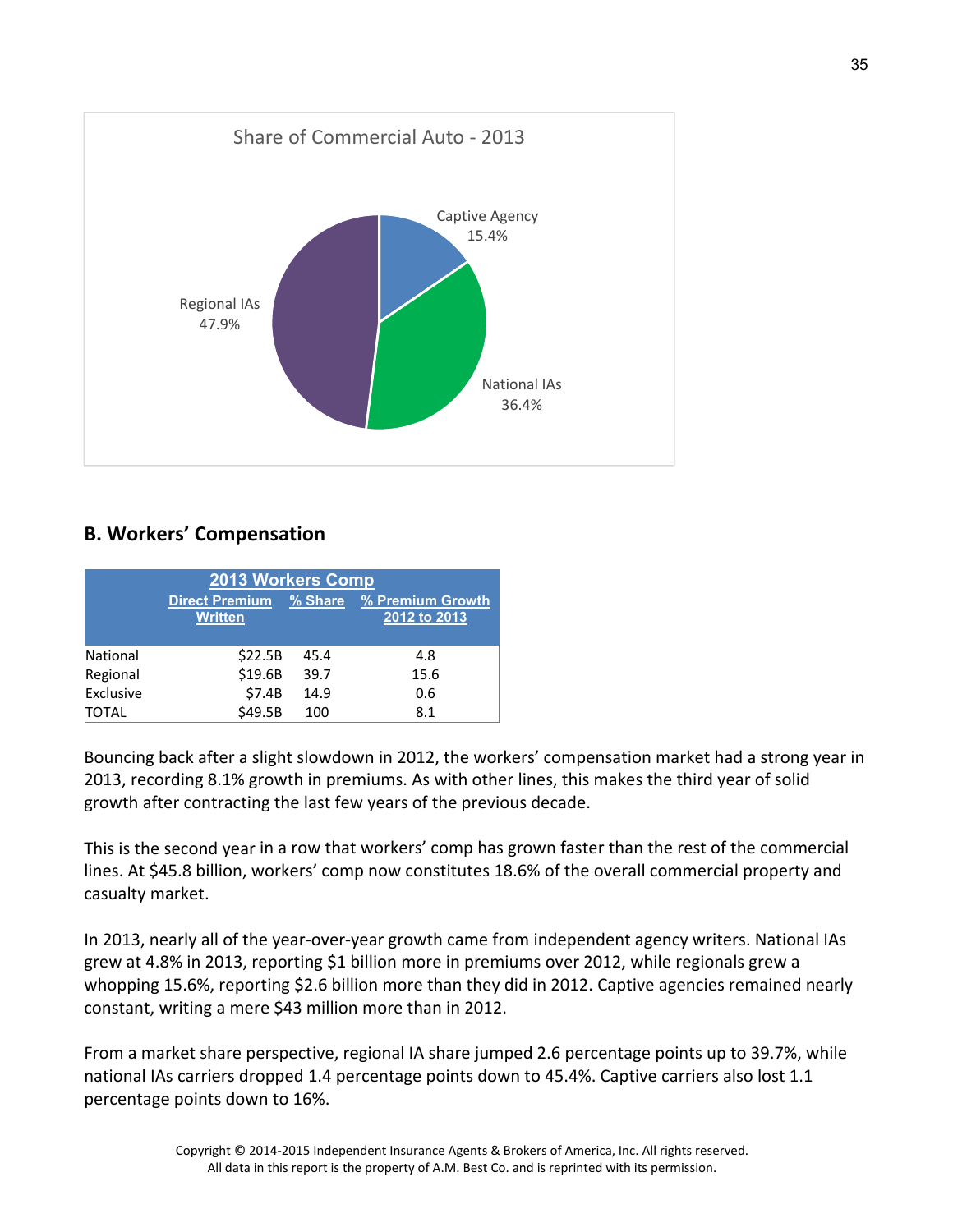

## **C. Gains & Losses in Commercial Lines**

These national and regional independent agency carriers experienced percentage growth in overall commercial lines market share in 2013 (among carriers with at least \$1 billion in direct premiums written).

(Note: Remember that it is easier for carriers with smaller books in this line to show big percentage changes in market share *because they are working from a smaller premium base.)*

| <b>Independent Agency Carrier</b> | % Growth in<br><b>Market Share</b> |
|-----------------------------------|------------------------------------|
| <b>AmTrust Group</b>              | 40.0                               |
| Foremost                          | 30.4                               |
| Berkshire Hathaway (less GEICO)   | 23.0                               |
| Alleghany                         | 11.6                               |
| <b>XL America</b>                 | 9.9                                |
| Markel                            | 9.9                                |
| W. R. Berkley                     | 8.2                                |
| Philadelphia Ins/Tokio Marine Grp | 6.4                                |
| Cincinnati                        | 5.6                                |
| <b>FMC</b>                        | 5.3                                |
| Erie                              | 4.8                                |
| Selective                         | 4.4                                |
| Great American                    | 3.1                                |
| Auto-Owners                       | 1.9                                |
| <b>Starr International</b>        | 1.9                                |
| <b>AXIS Insurance</b>             | 1.2                                |
| Assurant                          | 0.6                                |
| Zurich                            | 0.3                                |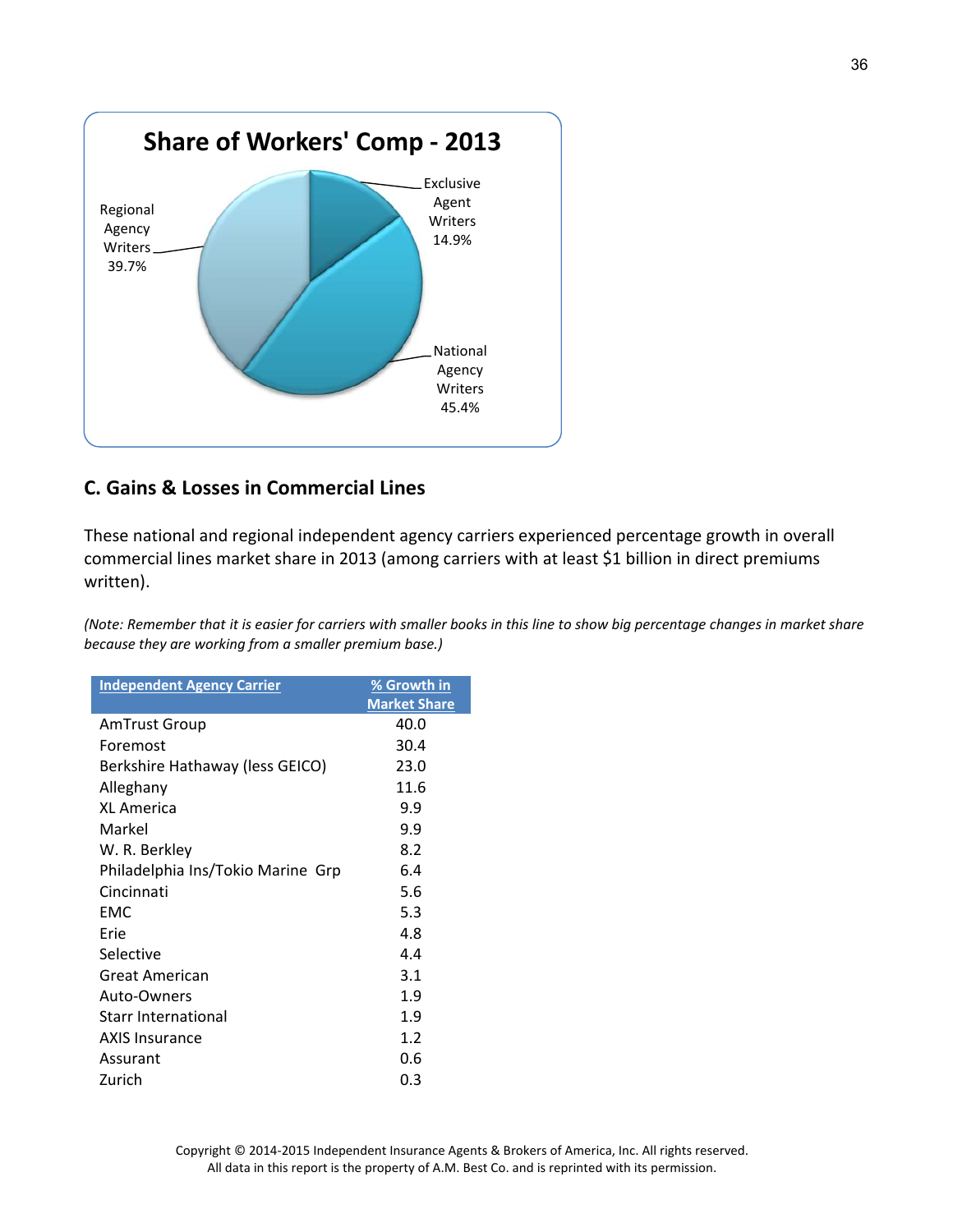Many major independent agency carriers experienced varying declines in commercial lines market share in 2013.

(Note: Carriers can increase premiums year over year and still record a decrease in market share if that growth is below the *industry average.)*

| <b>Independent Agency Carrier</b> | % Change in         |
|-----------------------------------|---------------------|
|                                   | <b>Market Share</b> |
| Hanover                           | $-0.1$              |
| <b>CNA</b>                        | $-0.3$              |
| <b>ACF INA</b>                    | $-0.8$              |
| Old Republic                      | $-1.2$              |
| White Mountains                   | $-1.6$              |
| <b>Travelers</b>                  | $-2.7$              |
| Drive                             | $-2.7$              |
| Arch                              | $-3.2$              |
| Hartford                          | $-3.9$              |
| Chubb Group                       | $-4.3$              |
| <b>HCC Insurance</b>              | $-5.0$              |
| Kemper                            | $-6.3$              |
| Liberty Mutual Agency Cos         | $-8.2$              |
| <b>QBE Americas</b>               | $-8.5$              |
| AIG (less direct response)        | $-15.6$             |
| <b>Allianz</b>                    | -29.4               |

### **Competing Channels**

Major captive agency competitors with more than \$1 billion in commercial premiums experienced the following changes in their 2013 commercial lines market share:

| <b>Captive Agency</b>          | % Change in<br><b>Market</b><br><b>Share</b> |
|--------------------------------|----------------------------------------------|
| Wells Fargo Insurance          | 36.0                                         |
| Swiss Re                       | 13.5                                         |
| Everest Re                     | 9.0                                          |
| Radian                         | 8.3                                          |
| Sentry                         | 4.0                                          |
| Nationwide Direct              | 3.3                                          |
| Munich-American                | 0.1                                          |
| Allstate Direct                | $-2.0$                                       |
| State Farm                     | $-4.2$                                       |
| FM Global                      | $-4.2$                                       |
| <b>Liberty Mutual Direct</b>   | $-6.2$                                       |
| Farmers (less Foremost)        | $-6.5$                                       |
| <b>CUMIS Insurance Society</b> | -8.7                                         |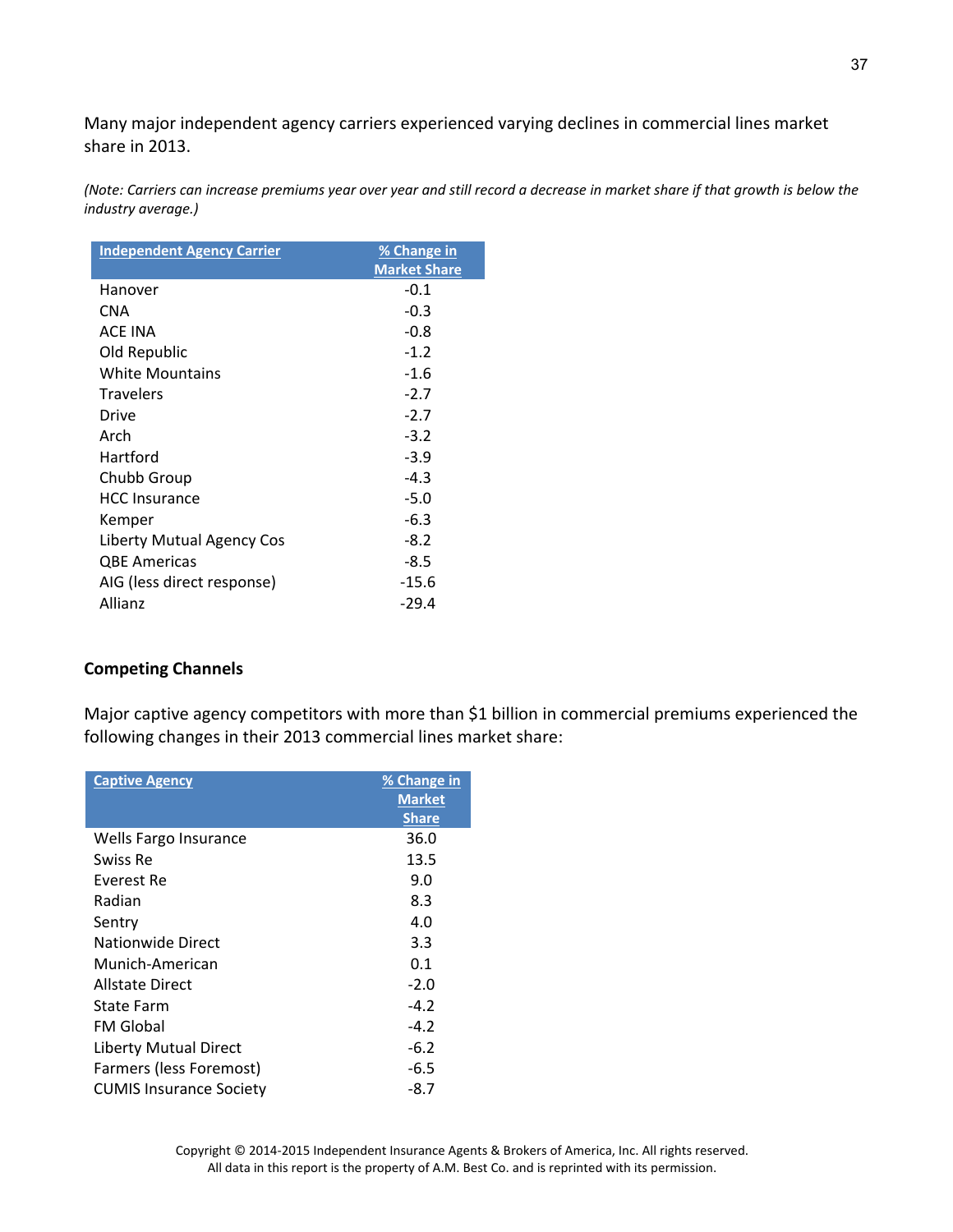Meanwhile, the direct response category continues to be less than 1% of the overall commercial market share, at \$2.5 billion. Two firms, AIG and USAA, now exceed the \$1 billion mark in commercial premiums.

| <b>Major Direct Response</b> | % Change in<br><b>Market Share</b> |
|------------------------------|------------------------------------|
| GEICO                        | 16.8                               |
| AIG Direct                   | 10.5                               |
| USAA                         | 2.9                                |
| <b>Progressive Direct</b>    | 2.3                                |
| Amica Mutual                 | 11                                 |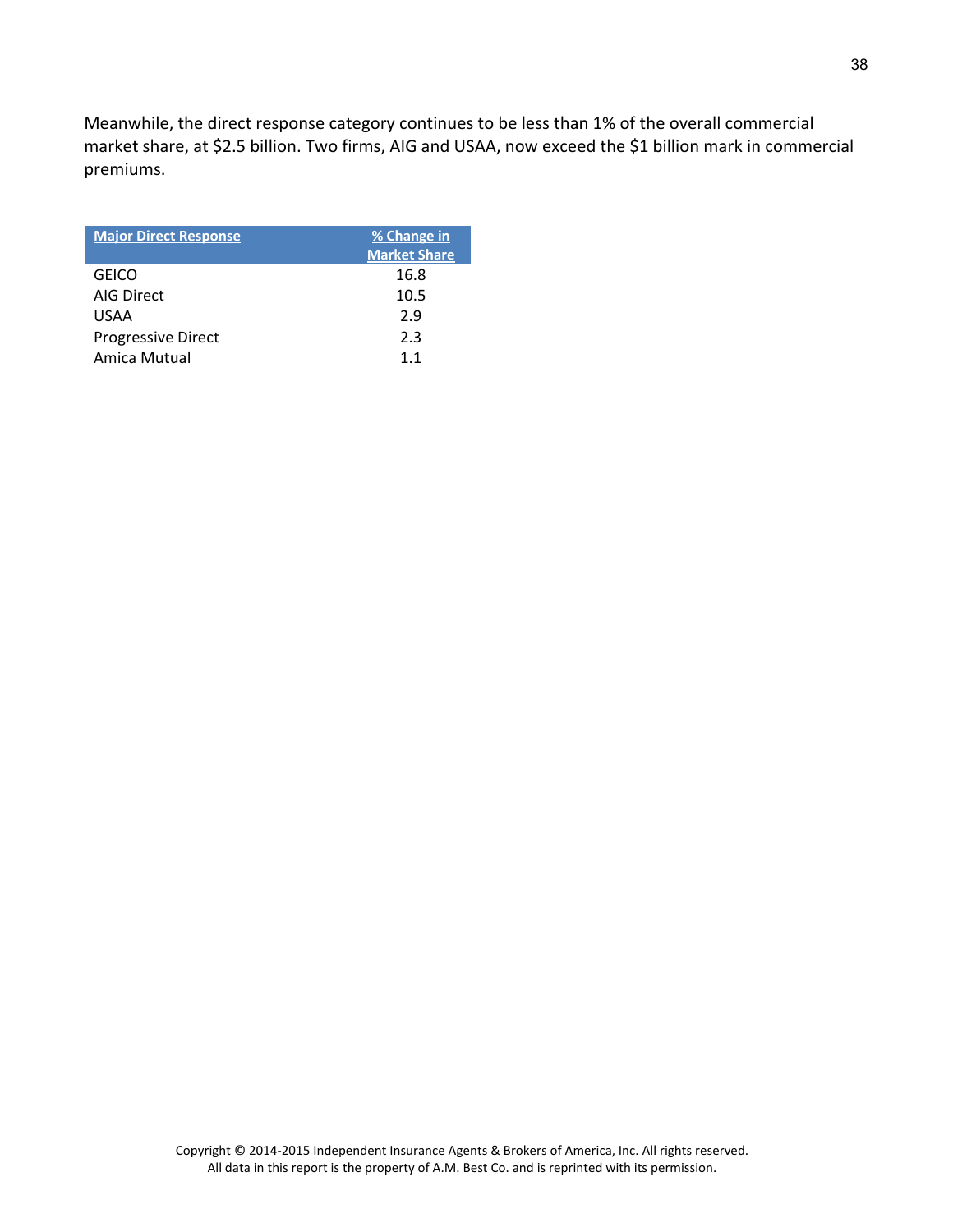### **D. State‐by‐State Market Share Results: Commercial Lines**

In most U.S. states, independent agents and brokers continue to dominate the commercial lines market and generally have retained their market share. Maine, Hawaii and Florida all stayed above their 85% market share, and Rhode Island joined them after jumping 1.5 percentage points in 2013. At the low end of the scale, IAs in Oregon have stabilized the decline they experienced in 2011 and 2012. However, after jumping 4 percentage points in 2011 and 2012, Delaware gave back 1.9 percentage points and now trails the 50 states and the District of Columbia with only 61% IA market share.

Oklahoma was the only state to increase IA share by two percentage points, pushing it back over the 80% market share threshold. After dropping nearly 2 percentage points between 2011 and 2012, Washington regained 1.8 points to climb back over the 75% market share mark in 2013.

Other states seeing increases of more than 1 percentage point include Vermont (now at 68%), New York (84.4%), and Wyoming (80.9%). Also, Connecticut, Arizona, Hawaii, California, Nevada, Texas, Tennessee, and Maryland saw increases of 0.5 percentage points or more in 2013.

On the other hand, there were eight states that experienced IA share decreases of 1 and 2 percentage points, and another five states — Idaho, Nebraska, North Dakota, South Dakota and Minnesota — that lost more than 2 percentage points in 2013.

Overall, 22 states plus the District of Columbia experienced at least small increases in IA share, and 28 states saw decreases.

| <b>Number of States with IA Share by Range (Commercial Lines)</b> |      |      |      |      |      |      |      |      |      |
|-------------------------------------------------------------------|------|------|------|------|------|------|------|------|------|
| <b>Share</b>                                                      | 2005 | 2006 | 2007 | 2008 | 2009 | 2010 | 2011 | 2012 | 2013 |
| 85-90%                                                            | 6    |      |      |      |      |      |      |      |      |
| 80-85%                                                            | 15   | 19   | 18   | 14   | 16   | 16   | 17   | 16   | 17   |
| 75-80%                                                            | 20   | 19   | 18   | 25   | 24   | 23   | 21   | 22   | 18   |
| 70-75%                                                            |      |      | 6    |      |      |      | 6    |      |      |
| 65-70%                                                            |      |      |      |      |      |      |      |      |      |
| 60-65%                                                            |      |      |      |      |      |      |      |      |      |
| 55-60%                                                            |      |      |      |      |      |      |      |      |      |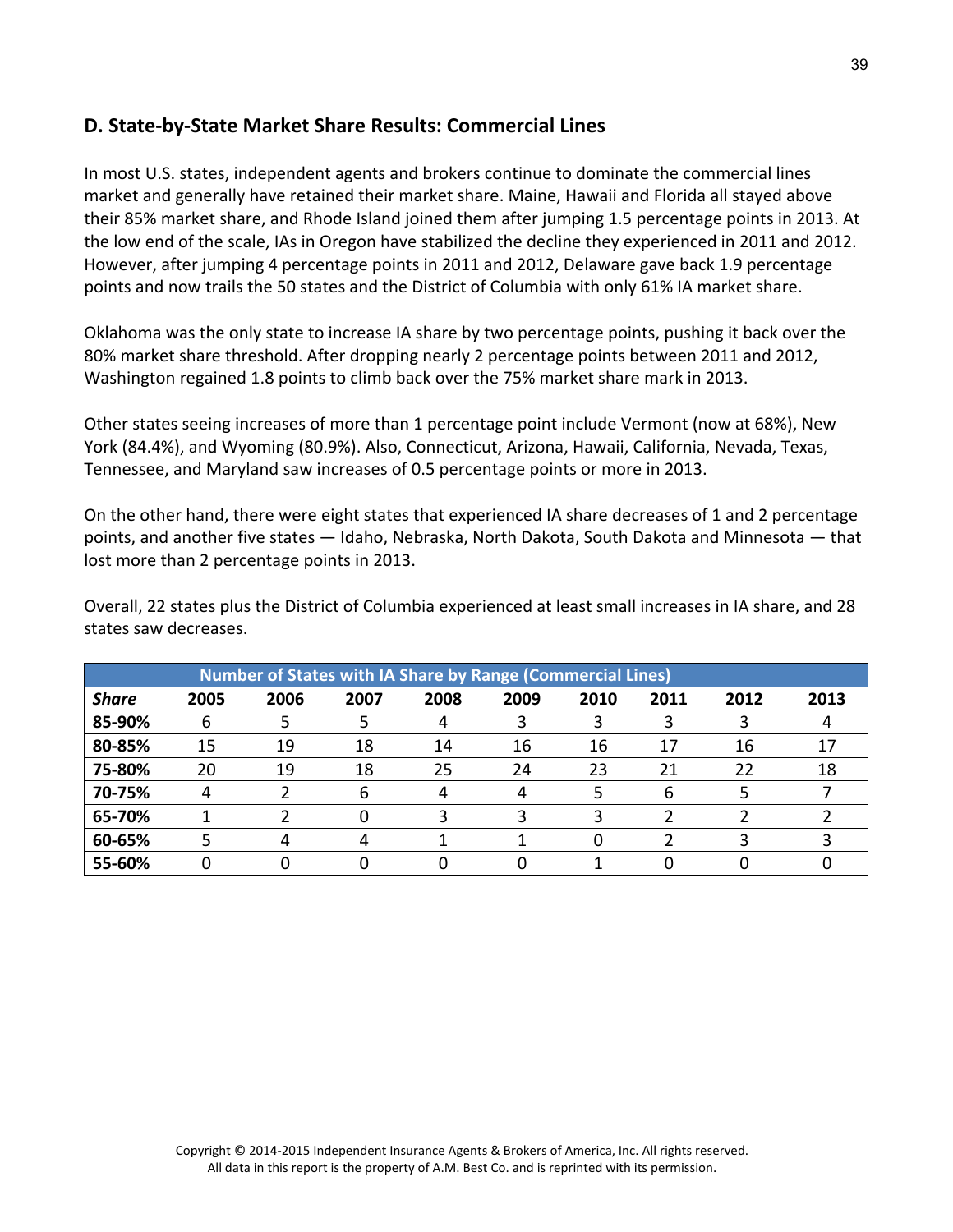This is the second solid year for IAs, when reviewing by states. In 2012, 19 states experienced 0.5 percentage point gains, including seven that had gains of more than 1 percentage point.

| States with 5 Largest Gains or Losses in IA Commercial Market Share 2012 to 2013 |                      |            |                    |  |  |  |  |  |
|----------------------------------------------------------------------------------|----------------------|------------|--------------------|--|--|--|--|--|
|                                                                                  |                      | Percentage |                    |  |  |  |  |  |
|                                                                                  | <b>Points Gained</b> |            | <b>Points Lost</b> |  |  |  |  |  |
| OK.                                                                              | 2.1                  | ID         | $-2.0$             |  |  |  |  |  |
| WA                                                                               | 1.8                  | <b>NE</b>  | $-2.3$             |  |  |  |  |  |
|                                                                                  | 1.7                  | <b>ND</b>  | $-2.4$             |  |  |  |  |  |
| <b>NY</b>                                                                        | 1.6                  | SD         | $-2.4$             |  |  |  |  |  |
| <b>RI</b>                                                                        | 1.5                  | MN         | $-6.0$             |  |  |  |  |  |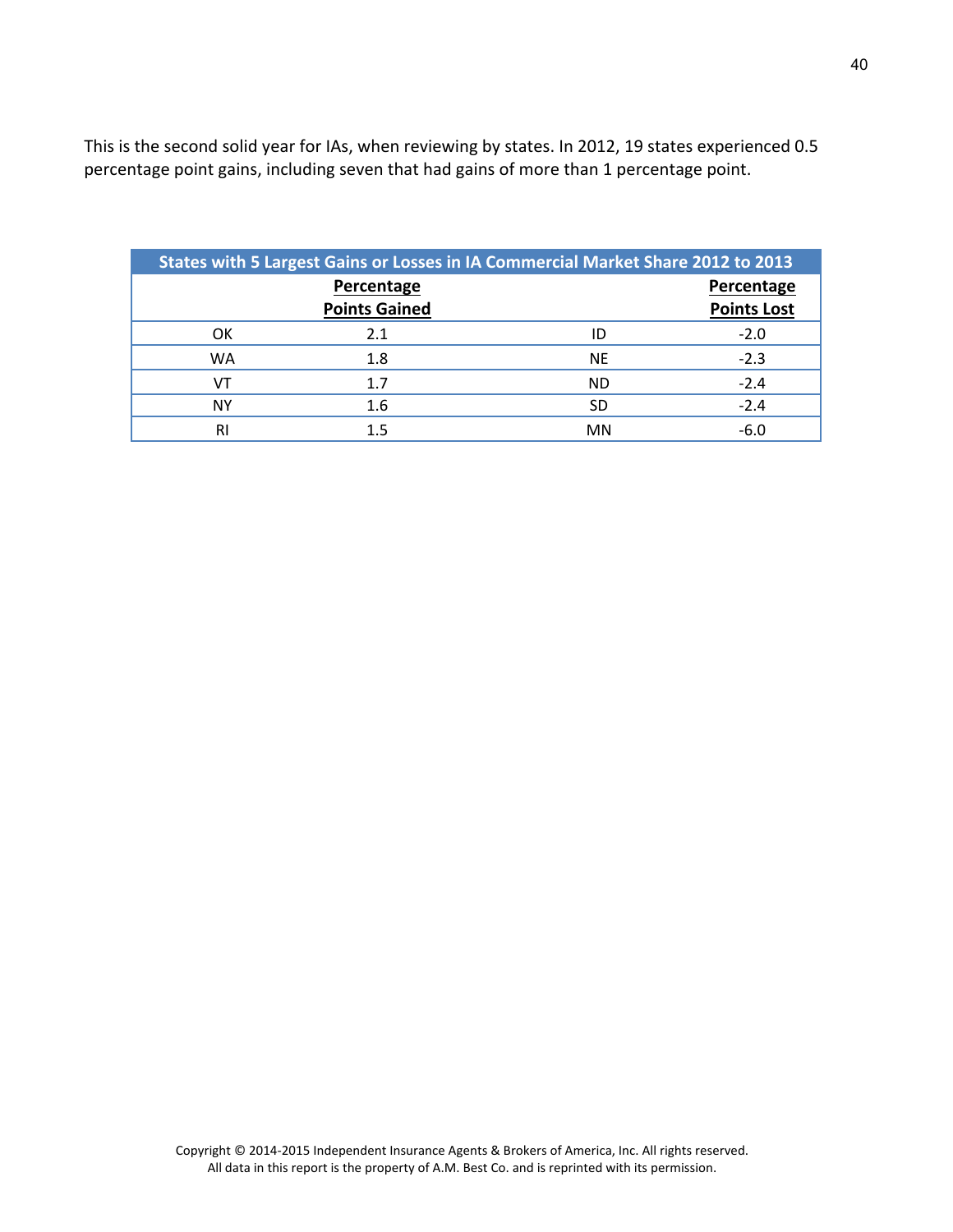# **VI. About the Data**

This is the 19th year in which A.M. Best Co. has provided the Independent Insurance Agents & Brokers of America with year‐end industry market share and company expense data in order for the association to provide an updated assessment of the state of the independent agency system. All data in this report comes from A.M. Best and is printed with its permission. The 2013 calendar‐year figures represent the latest year in which segmented data is available from A.M. Best.

The A.M. Best data offers IIABA the most accurate picture of changes in property‐casualty insurance distribution because it separates captive agency and direct response carriers. In addition, as requested by IIABA, the affiliates of groups leveraging various distribution systems are separated and placed in the appropriate distribution categories (wherever the company group uses separate affiliates for this purpose).

#### **Adjusted Numbers**

In the charts in this report, previous‐year market share numbers are the most mature numbers compiled by A.M. Best, and they reflect the same affiliate adjustments in order to provide as accurate of comparisons as possible. Careful readers of these IIABA market share reports will note some premium and market share data changes; we use the new numbers for prior years from the latest data, which covers 2012. This occurs because carriers report adjustments for prior years, which alters the market share percentages. Most of these changes are minor.

#### **Rounding**

Some data in the charts may not add to 100% of market share; this is due to rounding of minute numbers. Moreover, premium volumes are usually rounded to the closest \$100 million, but in some cases greater precision is used.

#### **Unreported Data**

In some instances, A.M. Best is precluded from reporting firm‐specific data, but the data can be included in either total industry or total channel metrics. As a result, total channel share percentages do not always add to 100% market share.

#### **Regional Carrier Explanation**

A.M. Best requires a company to write in many states and to write multiple lines of business in order to fit into the national agency category. When A.M. Best makes such changes, the changes are made for the prior years as well, in order to produce as accurate of comparisons as possible. As a result of these changes, readers should use caution in reaching any broad conclusions as to trends affecting either the national agency company or regional agency company sub‐segments of the independent agency and broker market.

Some of the groups that were reallocated to the national agency category include: W.R. Berkley, Cincinnati, EMC, Harleysville, HDI U.S. Group, Markel, Old Republic, Winterthur Swiss, and XL America. The Progressive agency companies, however, remained in the regional group because of the limited